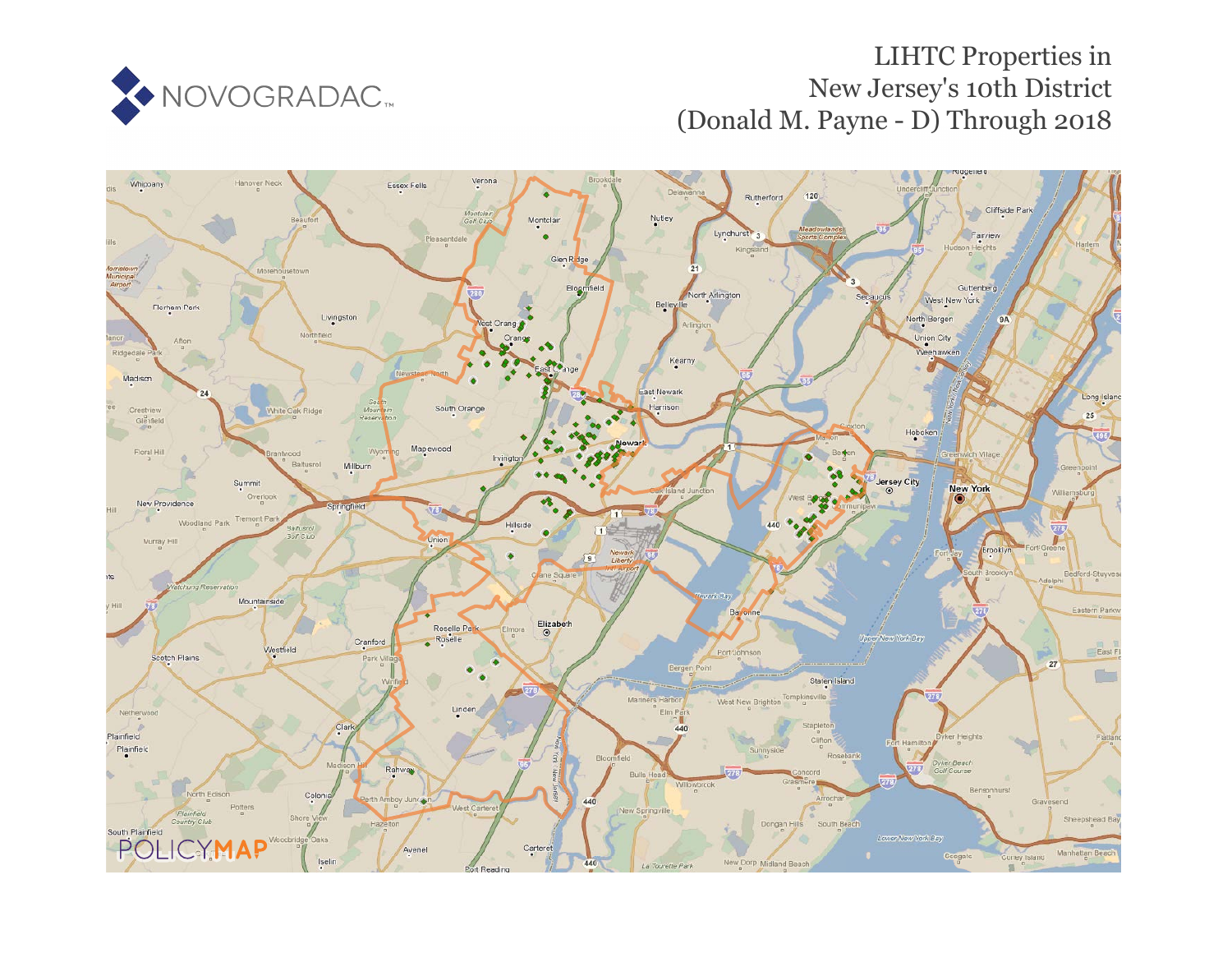| <b>Project Name</b>                                         | <b>Address</b>                                                                                               | <b>City</b>        | <b>State</b>           | <b>Zip Code</b> | Nonprofit<br><b>Sponsor</b> | <b>Allocation</b><br><b>Year</b> | <b>Annual</b><br><b>Allocated</b><br><b>Amount</b> | <b>Year PIS</b>      | <b>Construction Type</b>  | <b>Total</b><br><b>Units</b> | Low<br>Income<br><b>Units</b> | <b>Rent or</b><br><b>Income</b><br><b>Ceiling</b> | <b>Credit %</b>  | <b>Tax-Exempt</b><br><b>Bond</b> | <b>HUD Multi-Family</b><br>Financing/<br><b>Rental Assistance</b> |
|-------------------------------------------------------------|--------------------------------------------------------------------------------------------------------------|--------------------|------------------------|-----------------|-----------------------------|----------------------------------|----------------------------------------------------|----------------------|---------------------------|------------------------------|-------------------------------|---------------------------------------------------|------------------|----------------------------------|-------------------------------------------------------------------|
| LINCOLN COURT<br>PHASE II #480                              | 357 LINCOLN<br>AVE #363                                                                                      | ORANGE             | NJ                     | 7050            |                             | Insufficient<br>Data             | $\$0$                                              | Insufficient<br>Data | Not Indicated             | $\mathbf{1}$                 | $\boldsymbol{0}$              |                                                   | Not<br>Indicated |                                  |                                                                   |
| OCEAN GREEN SENIOR 748 OCEAN AVE JERSEY CITY                |                                                                                                              |                    | $_{\rm NJ}$            | 7305            |                             | 2013                             | $\$0$                                              | Insufficient<br>Data | Not Indicated             | 44                           | $\bf{0}$                      |                                                   | Not<br>Indicated |                                  |                                                                   |
| WEEQUAHIC PARK<br>APTS III #390                             | 2 KEER AVE                                                                                                   | <b>NEWARK</b>      | NJ                     | 7112            |                             | Insufficient<br>Data             | \$0                                                | Insufficient<br>Data | Not Indicated             | 78                           | $\mathbf 0$                   |                                                   | Not<br>Indicated |                                  |                                                                   |
| <b>WEEQUAHIC PARK</b><br><b>APTS V #476</b>                 | 2 CUSTER AVE                                                                                                 | <b>NEWARK</b>      | NJ                     | 7112            |                             | Insufficient<br>Data             | $\$0$                                              | Insufficient<br>Data | Not Indicated             | 48                           | $\bf{0}$                      |                                                   | Not<br>Indicated |                                  |                                                                   |
| 540 BROAD                                                   | 540 BROAD<br><b>STREET</b>                                                                                   | <b>NEWARK</b>      | NJ                     | 7102            |                             | Insufficient<br>Data             | \$0                                                | Insufficient<br>Data | Not Indicated             | 263                          | ${\bf 52}$                    | 50% AMGI                                          | Not<br>Indicated |                                  |                                                                   |
| A BETTER LIFE                                               | 93-101 14TH<br><b>STREET</b>                                                                                 | <b>NEWARK</b>      | $\mathbf{N}\mathbf{J}$ | 7103            |                             | Insufficient<br>Data             | \$313,568                                          | Insufficient<br>Data | <b>New Construction</b>   | 24                           | 24                            | 60% AMGI                                          | Not<br>Indicated |                                  |                                                                   |
| <b>BERKELEY TERRACE</b>                                     | 9-23 BERKELEY<br>TERRACE, 794<br><b>GROVE STREET</b>                                                         | <b>IRVINGTON</b>   | NJ                     | 7111            |                             | Insufficient<br>Data             | \$733,649                                          | Insufficient<br>Data | Acquisition and Rehab 153 |                              | 152                           | 60% AMGI                                          | Not<br>Indicated |                                  |                                                                   |
| <b>CITY HALL</b><br><b>APARTMENTS</b>                       | 915-933 BROAD NEWARK<br><b>STREET</b>                                                                        |                    | $\mathbf{N}\mathbf{J}$ | 7102            |                             | Insufficient<br>Data             | \$1,006,281                                        | Insufficient<br>Data | New Construction          | 84                           | 45                            | 60% AMGI                                          | Not<br>Indicated |                                  |                                                                   |
| <b>DOUGLAS HOMES</b>                                        | 15 HILL STREET NEWARK                                                                                        |                    | $\mathbf{N}\mathbf{J}$ | 7102            |                             | Insufficient<br>Data             | \$785,709                                          | Insufficient<br>Data | Acquisition and Rehab 135 |                              | $135\,$                       | 60% AMGI                                          | Not<br>Indicated |                                  |                                                                   |
| DR. LENA FRANCIS<br><b>EDWARDS</b><br><b>APARTMENTS</b>     | 445 OCEAN<br><b>AVENUE</b>                                                                                   | <b>JERSEY CITY</b> | NJ                     | 7305            |                             | Insufficient<br>Data             | \$1,560,000                                        | Insufficient<br>Data | <b>New Construction</b>   | 64                           | 64                            | 60% AMGI                                          | Not<br>Indicated |                                  |                                                                   |
| EAST ORANGE SENIOR 160 HALSTED<br>SUPPORTIVE HOUSING STREET |                                                                                                              | <b>EAST ORANGE</b> | NJ                     | 7018            |                             | Insufficient<br>Data             | \$0                                                | Insufficient<br>Data | <b>New Construction</b>   | 60                           | 59                            | 60% AMGI                                          | Not<br>Indicated |                                  |                                                                   |
| <b>GARDEN SPIRES APTS</b>                                   | 175-199 1ST<br><b>STREET</b>                                                                                 | <b>NEWARK</b>      | $_{\rm NJ}$            | 7107            |                             | Insufficient<br>Data             | \$0                                                | Insufficient<br>Data | Not Indicated             | $\bf{0}$                     | $\mathbf 0$                   |                                                   | Not<br>Indicated |                                  |                                                                   |
| <b>JACKSON GREEN</b>                                        | 083-089 UULAIV<br>AVE., 12-14<br>KEARNEY AVE., JERSEY CITY<br>659-661 OCEAN<br>$\triangle V$ F $\angle 2.10$ |                    | NJ                     | 7305            |                             | Insufficient<br>Data             | \$0                                                | Insufficient<br>Data | Not Indicated             | $\bf{99}$                    | ${\bf 54}$                    | 60% AMGI                                          | Not<br>Indicated |                                  |                                                                   |

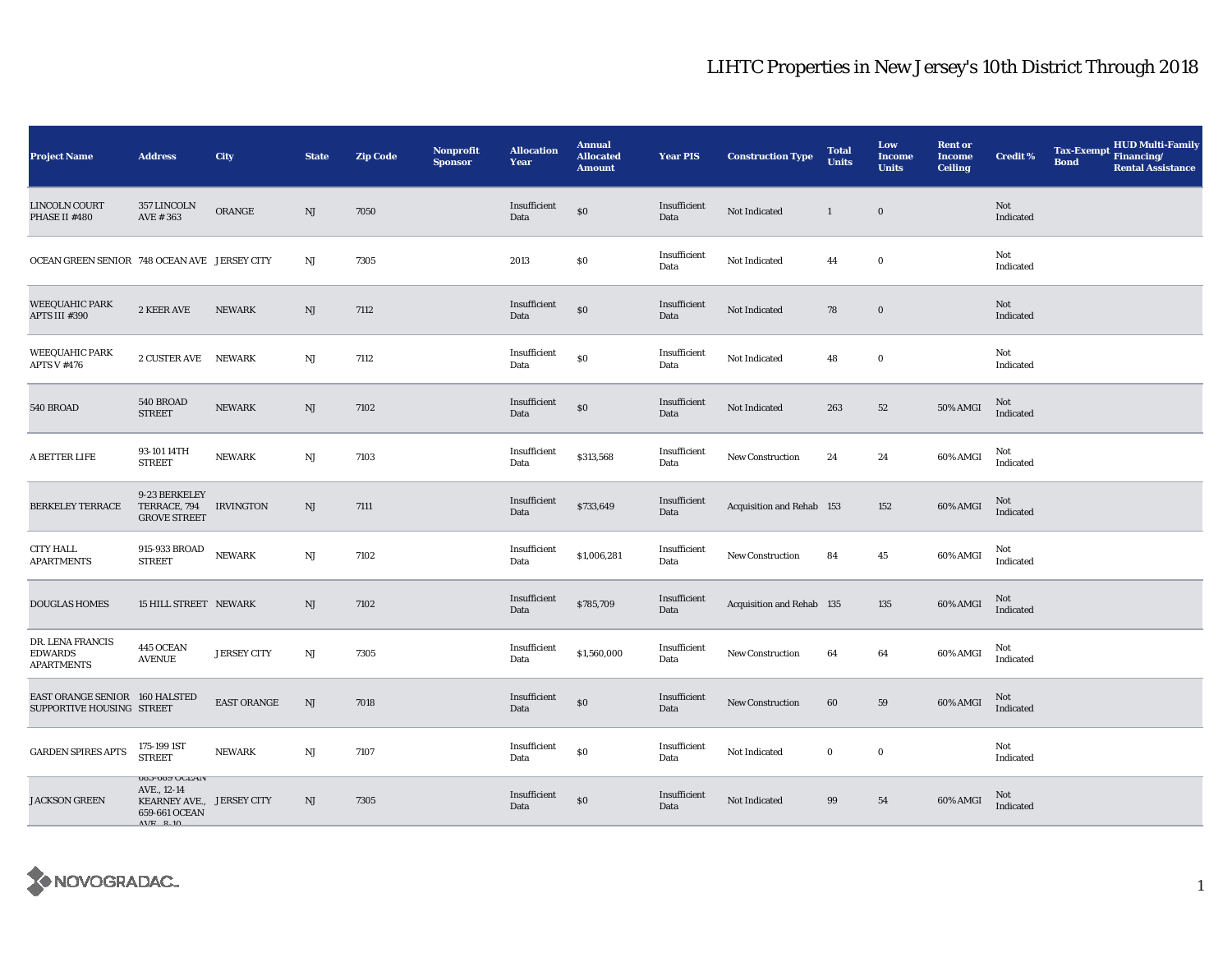| <b>Project Name</b>                                                | <b>Address</b>                                                                                      | City                   | <b>State</b>           | <b>Zip Code</b> | Nonprofit<br><b>Sponsor</b> | <b>Allocation</b><br>Year | <b>Annual</b><br><b>Allocated</b><br><b>Amount</b> | <b>Year PIS</b>      | <b>Construction Type</b>     | <b>Total</b><br><b>Units</b> | Low<br><b>Income</b><br><b>Units</b> | <b>Rent or</b><br><b>Income</b><br><b>Ceiling</b> | <b>Credit %</b>                           | <b>Tax-Exempt</b><br><b>Bond</b> | <b>HUD Multi-Family</b><br>Financing/<br><b>Rental Assistance</b> |
|--------------------------------------------------------------------|-----------------------------------------------------------------------------------------------------|------------------------|------------------------|-----------------|-----------------------------|---------------------------|----------------------------------------------------|----------------------|------------------------------|------------------------------|--------------------------------------|---------------------------------------------------|-------------------------------------------|----------------------------------|-------------------------------------------------------------------|
| MONTGOMERY<br>HEIGHTS PHASE II                                     | 080-710 DK.<br><b>MARTIN</b><br>LUTHER KING NEWARK<br><b>BLVD, QUITMAN</b><br>$ST$ (RI DC 1.5)      |                        | $\rm NJ$               | 7102            |                             | Insufficient<br>Data      | \$1,512,811                                        | Insufficient<br>Data | New Construction             | 154                          | 154                                  | 60% AMGI                                          | Not<br>Indicated                          |                                  |                                                                   |
| NC COMMONS                                                         | ORANGE AVE 23-<br>55 14TH AVE 228- NEWARK<br>260<br><b>HIINTEDDOM</b>                               |                        | NJ                     | 7103            |                             | Insufficient<br>Data      | \$0                                                | Insufficient<br>Data | Acquisition and Rehab 372    |                              | 372                                  | 60% AMGI                                          | Not<br>Indicated                          |                                  |                                                                   |
| NCC GARDENS AND<br>FAMILY                                          | 265 MORRIS AVE NEWARK<br>14-38 14TH AVE                                                             |                        | $\rm NJ$               | 7103            |                             | Insufficient<br>Data      | $\$0$                                              | Insufficient<br>Data | Acquisition and Rehab 235    |                              | 235                                  | 60% AMGI                                          | Not<br>Indicated                          |                                  |                                                                   |
| <b>NEW HOPE VILLAGE</b>                                            | <b>195 WEST</b><br>MARKET ST.                                                                       | <b>NEWARK</b>          | $\rm{NJ}$              | 7103            |                             | Insufficient<br>Data      | \$797,615                                          | Insufficient<br>Data | Acquisition and Rehab 169    |                              | 169                                  | 60% AMGI                                          | Not<br>Indicated                          |                                  |                                                                   |
| <b>NEW HORIZONS</b><br><b>PHASE I</b>                              | <b>220-280 IRVINE</b><br>TURNER BLVD                                                                | <b>NEWARK</b>          | $\rm NJ$               | 7108            |                             | Insufficient<br>Data      | \$1,446,855                                        | Insufficient<br>Data | <b>New Construction</b>      | 89                           | 89                                   | 60% AMGI                                          | Not<br>Indicated                          |                                  |                                                                   |
| <b>SOMERSET</b><br><b>BROWNSTONES</b>                              | 25-49<br><b>SOMERSET</b><br><b>STREET</b>                                                           | <b>NEWARK</b>          | NJ                     | 7103            |                             | Insufficient<br>Data      | \$1,128,919                                        | Insufficient<br>Data | New Construction             | 60                           | 60                                   | 60% AMGI                                          | Not<br>Indicated                          |                                  |                                                                   |
| <b>SPRUCE SPIRES</b>                                               | 90-92, 94-90, 98-<br>100 SPRUCE<br>STREET, 717-719, NEWARK<br>725-727, MARTIN<br><b>LUTHED KING</b> |                        | $\rm NJ$               | 7108            |                             | Insufficient<br>Data      | \$1,171,192                                        | Insufficient<br>Data | Acquisition and Rehab 112    |                              | $\bf{0}$                             | 60% AMGI                                          | Not<br>Indicated                          |                                  |                                                                   |
| <b>VALLEY ROAD</b>                                                 | $22\text{-}24$ CENTRAL WEST ORANGE<br>AVE.                                                          |                        | NJ                     | 7052            |                             | Insufficient<br>Data      | \$0                                                | Insufficient<br>Data | <b>New Construction</b>      | 100                          | 55                                   | 60% AMGI                                          | Not<br>Indicated                          |                                  |                                                                   |
| VISTA VILLAGE                                                      | 70 BURNETT<br><b>STREET</b>                                                                         | <b>EAST ORANGE</b>     | NJ                     | 7018            |                             | Insufficient<br>Data      | \$619,283                                          | Insufficient<br>Data | Acquisition and Rehab 180    |                              | 177                                  | 60% AMGI                                          | Not<br>Indicated                          |                                  |                                                                   |
| <b>WASHINGTON STREET</b><br><b>APTS</b>                            | 440<br>WASHINGTON NEWARK<br><b>STREET</b>                                                           |                        | $\rm{NJ}$              | 7102            |                             | Insufficient<br>Data      | \$0                                                | Insufficient<br>Data | Acquisition and Rehab 200    |                              | 200                                  | 60% AMGI                                          | Not<br>Indicated                          |                                  |                                                                   |
| WHITLOCK MILLS                                                     | 160 LAFAYETTE JERSEY CITY<br><b>STREET</b>                                                          |                        | NJ                     | 7304            |                             | Insufficient<br>Data      | \$1,177,077                                        | Insufficient<br>Data | <b>Acquisition and Rehab</b> | 330                          |                                      | 230 60% AMGI                                      | Not<br>Indicated                          |                                  |                                                                   |
| WEEQUAHIC PARK APAF $_{\mbox{AVE.}}^{523\text{ ELIZABETH}}$ NEWARK |                                                                                                     |                        | $\mathbf{N}\mathbf{J}$ | 7112            | $\mathbf{N}\mathbf{o}$      | Insufficient<br>Data      | \$615,378                                          | 1991                 | Acquisition and Rehab 49     |                              | 10                                   |                                                   | 50% AMGI TCEP only No                     |                                  |                                                                   |
| 106 N WALNUT ST                                                    | 106 N WALNUT<br><b>ST</b>                                                                           | $\textsc{EAST}$ ORANGE | NJ                     | 7017            | No                          | 1990                      | $\$0$                                              | 1992                 | Acquisition and Rehab 36     |                              | 12                                   |                                                   | $30\,\%$ present $\,$ $\rm{Yes}$<br>value |                                  |                                                                   |

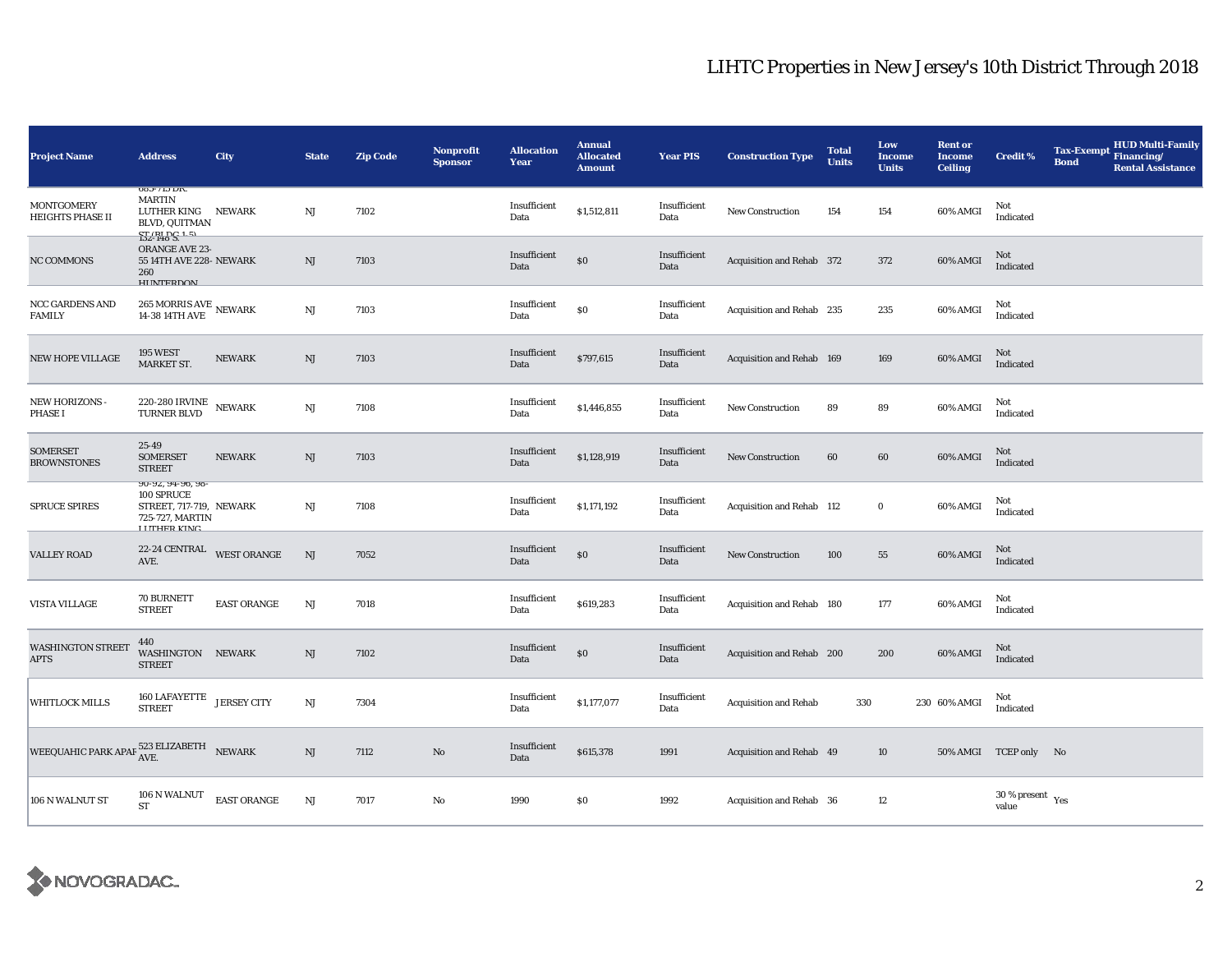| <b>Project Name</b>                                   | <b>Address</b>                               | City               | <b>State</b>           | <b>Zip Code</b> | Nonprofit<br><b>Sponsor</b> | <b>Allocation</b><br>Year | <b>Annual</b><br><b>Allocated</b><br><b>Amount</b> | <b>Year PIS</b> | <b>Construction Type</b>       | <b>Total</b><br><b>Units</b> | Low<br><b>Income</b><br><b>Units</b> | <b>Rent or</b><br><b>Income</b><br><b>Ceiling</b> | <b>Credit %</b>                             | <b>Tax-Exempt</b><br><b>Bond</b> | HUD Multi-Family<br>Financing/<br><b>Rental Assistance</b> |
|-------------------------------------------------------|----------------------------------------------|--------------------|------------------------|-----------------|-----------------------------|---------------------------|----------------------------------------------------|-----------------|--------------------------------|------------------------------|--------------------------------------|---------------------------------------------------|---------------------------------------------|----------------------------------|------------------------------------------------------------|
| <b>144-150 BRUNSWICK</b><br>STREET APARTMENTS STREET  | 144 BRUNSWICK NEWARK                         |                    | NJ                     | 7114            |                             | Insufficient<br>Data      | \$142,663                                          | 1992            | Acquisition and Rehab 18       |                              | 18                                   | 50% AMGI                                          | Not<br>Indicated                            |                                  |                                                            |
| 31 VIRGINIA AVE                                       | 31 VIRGINIA AVE JERSEY CITY                  |                    | $_{\rm NJ}$            | 7304            | $\mathbf {No}$              | 1991                      | \$0                                                | 1993            | <b>Acquisition and Rehab</b> 3 |                              | $\boldsymbol{3}$                     |                                                   | $70$ % present $\,$ No $\,$<br>value        |                                  |                                                            |
| <b>46 S ARLINGTON AVE</b>                             | $46$ S ARLINGTON $_{\rm EAST}$ ORANGE<br>AVE |                    | $\rm{NJ}$              | 7018            | $\rm No$                    | 1993                      | $\$0$                                              | 1993            | Acquisition and Rehab 13       |                              | 13                                   |                                                   | Not<br>Indicated                            | $\mathbf{No}$                    |                                                            |
| <b>CLARSHIRE I</b>                                    | <b>863 18TH AVE</b>                          | <b>IRVINGTON</b>   | NJ                     | 7111            | $\rm No$                    | 1993                      | $\$0$                                              | 1993            | Acquisition and Rehab 20       |                              | $20\,$                               |                                                   | Not<br>Indicated                            | No                               |                                                            |
| <b>JACKSON COMMONS</b>                                | 607 CLINTON<br>AVE                           | <b>NEWARK</b>      | NJ                     | 7108            | Yes                         | 1992                      | \$0                                                | 1993            | Acquisition and Rehab 17       |                              | $17\,$                               |                                                   | 70 % present $\bar{N}$<br>value             |                                  |                                                            |
| JEWISH HOME AND REF NOSTRAND                          | <b>259 VAN</b><br><b>AVENUE</b>              | <b>JERSEY CITY</b> | NJ                     | 7305            | $\rm No$                    | 1993                      | \$446,465                                          | 1993            | Acquisition and Rehab 67       |                              | 67                                   | 60% AMGI                                          | Not<br>Indicated                            | $\mathbf{No}$                    |                                                            |
| <b>OSBORNE MANOR</b>                                  | 2 OSBORNE<br>TERRACE                         | NEWARK             | NJ                     | 7108            | $\rm No$                    | 1991                      | \$211,825                                          | 1993            | Acquisition and Rehab 50       |                              | 50                                   | 50% AMGI                                          | <b>Both 30%</b><br>and 70%<br>present value | No                               |                                                            |
| <b>TELEPHONE HEIGHTS</b>                              | 176 AVON<br><b>AVENUE</b>                    | <b>NEWARK</b>      | NJ                     | 7103            | $\rm No$                    | 1992                      | \$644,003                                          | 1993            | Acquisition and Rehab 45       |                              | 45                                   |                                                   | 60% AMGI TCEP only No                       |                                  |                                                            |
| <b>CLARSHIRE II</b>                                   | <b>875 18TH AVE</b>                          | <b>IRVINGTON</b>   | NJ                     | 7111            | $\rm\thinspace No$          | 1994                      | \$0                                                | 1994            | Acquisition and Rehab 29       |                              | 29                                   |                                                   | Not<br>Indicated                            | $\rm No$                         |                                                            |
| <b>HILL MANOR APTS</b>                                | 611 MLK JR<br><b>BLVD</b>                    | <b>NEWARK</b>      | NJ                     | 7102            | $\rm No$                    | 1992                      | $\$0$                                              | 1994            | Acquisition and Rehab 420      |                              | 412                                  |                                                   | <b>Both 30%</b><br>and 70%<br>present value | No                               |                                                            |
| <b>MATTISON ARMS</b>                                  | <b>6 BERGEN AVE JERSEY CITY</b>              |                    | NJ                     | 7305            | $\rm No$                    | 1994                      | \$0                                                | 1994            | Acquisition and Rehab 24       |                              | 24                                   |                                                   | Not<br>Indicated                            | No                               |                                                            |
| NEW COMMUNITY ESTA 110 14TH                           |                                              | <b>NEWARK</b>      | $\rm{NJ}$              | 7103            | $\rm No$                    | 1993                      | \$816,770                                          | 1994            | <b>New Construction</b>        | 56                           | ${\bf 56}$                           | 60% AMGI                                          | Not<br>Indicated                            | No                               |                                                            |
| TERRACE HEIGHTS APT: $^{10\, \rm OSBORNE}_{\rm\,TER}$ |                                              | <b>NEWARK</b>      | $\mathbf{N}\mathbf{J}$ | 7108            | Yes                         | 1992                      | \$0                                                | 1994            | Acquisition and Rehab 70       |                              | 70                                   |                                                   | <b>Both 30%</b><br>and 70%<br>present value | No                               |                                                            |

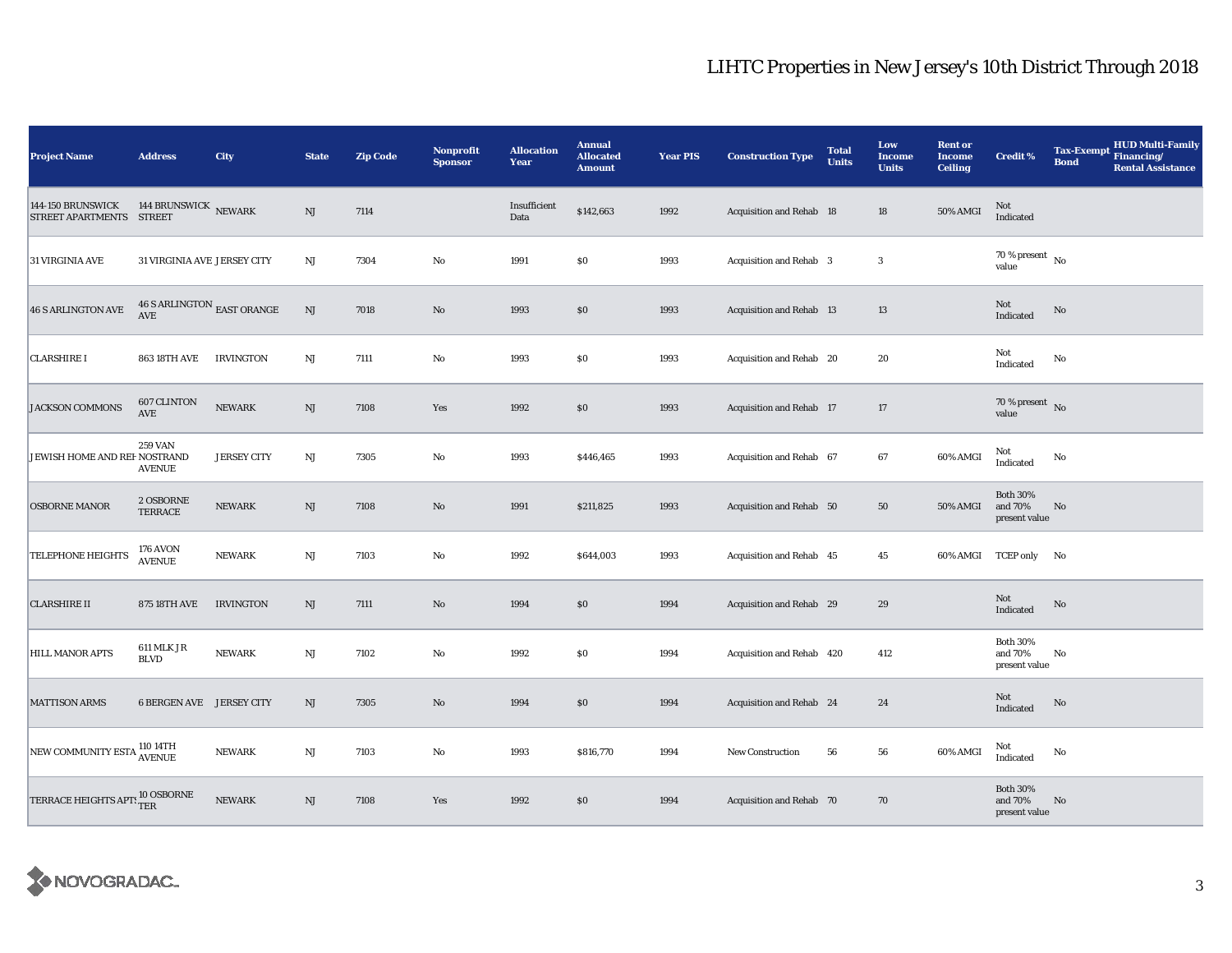| Project Name                                                         | <b>Address</b>                           | City               | <b>State</b>           | <b>Zip Code</b> | <b>Nonprofit</b><br><b>Sponsor</b> | <b>Allocation</b><br>Year | <b>Annual</b><br><b>Allocated</b><br><b>Amount</b> | <b>Year PIS</b> | <b>Construction Type</b> | <b>Total</b><br><b>Units</b> | Low<br><b>Income</b><br><b>Units</b> | <b>Rent or</b><br><b>Income</b><br><b>Ceiling</b> | <b>Credit %</b>                    | HUD Multi-Family<br><b>Tax-Exempt</b><br>Financing/<br><b>Bond</b><br><b>Rental Assistance</b> |
|----------------------------------------------------------------------|------------------------------------------|--------------------|------------------------|-----------------|------------------------------------|---------------------------|----------------------------------------------------|-----------------|--------------------------|------------------------------|--------------------------------------|---------------------------------------------------|------------------------------------|------------------------------------------------------------------------------------------------|
| <b>VALLEY VIEW APTS</b>                                              | 493 VALLEY ST ORANGE                     |                    | NJ                     | 7050            | $\rm No$                           | 1993                      | \$0                                                | 1994            | New Construction         | 24                           | $\bf{0}$                             |                                                   | Not<br>Indicated                   | No                                                                                             |
| NORTH ORATON HOME! ORATON                                            | 170 NORTH<br><b>PARKWAY</b>              | <b>EAST ORANGE</b> | NJ                     | 7017            | $\mathbf{N}\mathbf{o}$             | 1993                      | \$389,679                                          | 1995            | New Construction         | 42                           | 42                                   | 60% AMGI                                          | Not<br>Indicated                   | No                                                                                             |
| PRINCE HALL - ET BOWS TURNER                                         | 205 IRVINE<br><b>BOULEVARD</b>           | <b>NEWARK</b>      | NJ                     | 7108            | No                                 | 1995                      | \$530,156                                          | 1995            | New Construction         | 44                           | 44                                   | 60% AMGI                                          | Not<br>Indicated                   | No                                                                                             |
| WEEQUAHIC PARK APAF $\frac{505}{\rm AVENUE}$ NEWARK                  |                                          |                    | NJ                     | 7112            | $\mathbf{N}\mathbf{o}$             | 1994                      | \$566,341                                          | 1995            | <b>New Construction</b>  | 71                           | 71                                   | 60% AMGI                                          | Not<br>Indicated                   | No                                                                                             |
| CORINTHIAN HOMES #3 595 S 11TH ST                                    |                                          | <b>NEWARK</b>      | NJ                     | 07103-1821      | No                                 | Insufficient<br>Data      | \$0                                                | 1995            | Not Indicated            | 45                           | $\bf{0}$                             |                                                   | TCEP only No                       |                                                                                                |
| <b>CORINTHIAN HOMES</b>                                              | $490\,18\mathrm{TH}$ STREET              | NEWARK             | NJ                     | 7103            |                                    | Insufficient<br>Data      | \$406,718                                          | 1995            | New Construction         | 45                           | 45                                   | 60% AMGI                                          | Not<br>Indicated                   |                                                                                                |
| PARK AVENUE APARTMI 725 PARK                                         |                                          | <b>EAST ORANGE</b> | NJ                     | 7017            | No                                 | 1995                      | \$190,883                                          | 1996            | Acquisition and Rehab 49 |                              | 49                                   |                                                   | 60% AMGI TCEP only No              |                                                                                                |
| <b>EBON SQUARE</b>                                                   | 753 CLINTON<br><b>AVENUE</b>             | <b>NEWARK</b>      | $\rm{NJ}$              | 7108            | $\rm No$                           | Insufficient<br>Data      | \$239,239                                          | 1996            | Acquisition and Rehab 48 |                              | 48                                   |                                                   | 60% AMGI TCEP only No              |                                                                                                |
| <b>FAIRMOUNT APTS</b>                                                | 2595 KENNEDY<br><b>BLVD</b>              | <b>JERSEY CITY</b> | $\rm{NJ}$              | 7306            |                                    | Insufficient<br>Data      | \$0                                                | 1996            | Not Indicated            | 59                           | $\mathbf 0$                          |                                                   | Not<br>Indicated                   |                                                                                                |
| STEVENS AVENUE PROJE 78 STEVENS                                      |                                          | <b>JERSEY CITY</b> | $\rm{NJ}$              | 7306            |                                    | Insufficient<br>Data      | \$177,984                                          | 1996            | Acquisition and Rehab 16 |                              | 16                                   | 60% AMGI                                          | Not<br>Indicated                   |                                                                                                |
| 83 N WALNUT ST                                                       | 83 N WALNUT<br>ST                        | <b>EAST ORANGE</b> | <b>NJ</b>              | 7017            | $\rm No$                           | 1995                      | \$0                                                | 1997            | Acquisition and Rehab 25 |                              | 25                                   |                                                   | 70 % present $\hbox{~No}$<br>value |                                                                                                |
| MID-CITY APARTMENTS $_{\rm AVENUE}^{120\rm{\,WOODLAWN}}$ JERSEY CITY |                                          |                    | $\mathbf{N}\mathbf{J}$ | 7305            | $\rm No$                           | Insufficient<br>Data      | \$458,791                                          | 1997            | <b>New Construction</b>  | 30                           | 30                                   |                                                   | 50% AMGI TCEP only No              |                                                                                                |
| ARLINGTON GROVE                                                      | 61 AND 139 N.<br><b>ARLINGTON</b><br>AVE | <b>EAST ORANGE</b> | NJ                     | 7017            | $\rm No$                           | Insufficient<br>Data      | \$0                                                | 1997            | Acquisition and Rehab 95 |                              | 93                                   |                                                   | 60% AMGI TCEP only No              |                                                                                                |

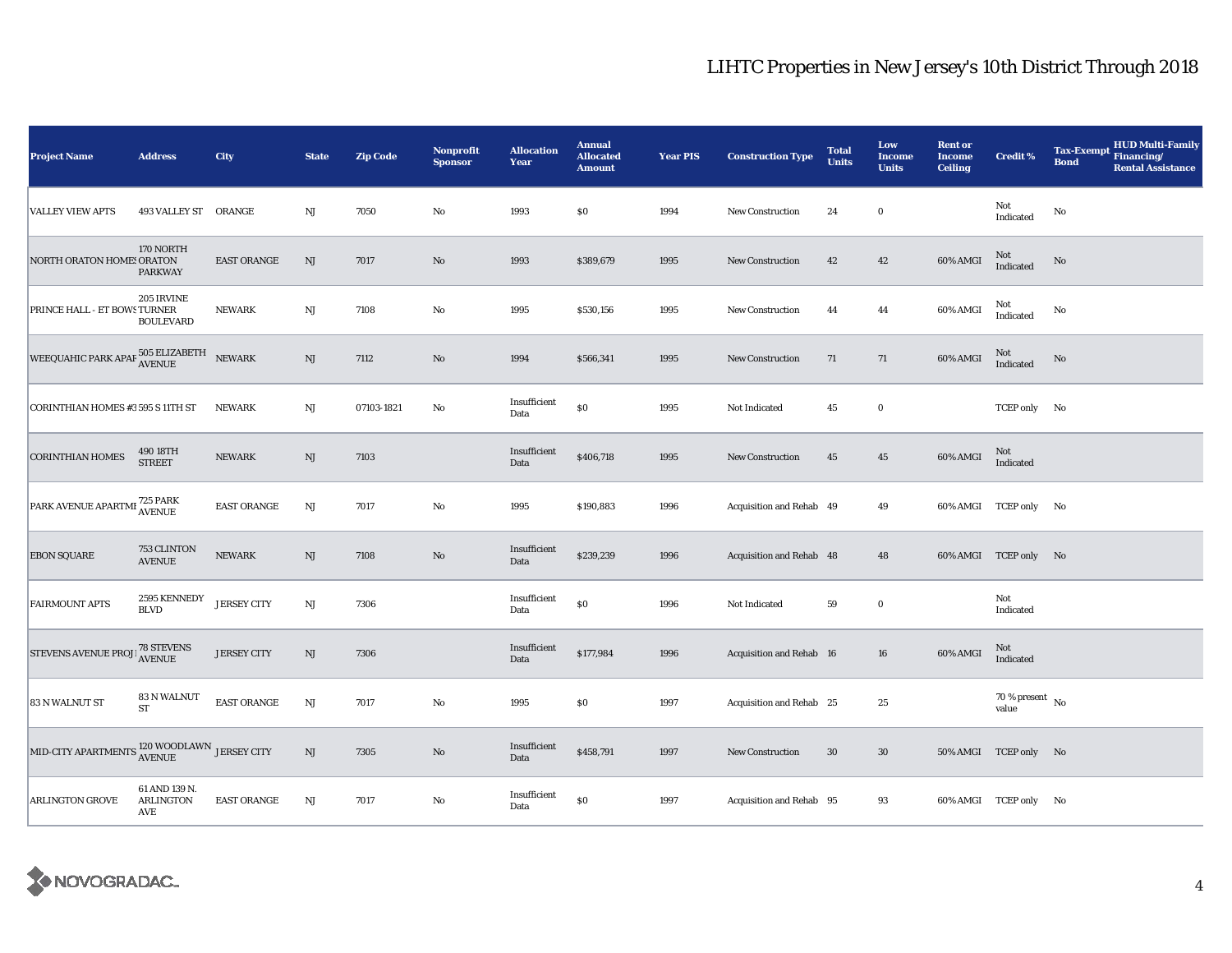| <b>Project Name</b>                                                                                             | <b>Address</b>                                                | City               | <b>State</b>           | <b>Zip Code</b> | Nonprofit<br><b>Sponsor</b> | <b>Allocation</b><br>Year | <b>Annual</b><br><b>Allocated</b><br><b>Amount</b> | <b>Year PIS</b> | <b>Construction Type</b>     | <b>Total</b><br><b>Units</b> | Low<br>Income<br><b>Units</b> | <b>Rent or</b><br><b>Income</b><br><b>Ceiling</b> | Credit %                           | <b>HUD Multi-Family</b><br><b>Tax-Exempt</b><br>Financing/<br><b>Bond</b><br><b>Rental Assistance</b> |
|-----------------------------------------------------------------------------------------------------------------|---------------------------------------------------------------|--------------------|------------------------|-----------------|-----------------------------|---------------------------|----------------------------------------------------|-----------------|------------------------------|------------------------------|-------------------------------|---------------------------------------------------|------------------------------------|-------------------------------------------------------------------------------------------------------|
| MID CITY II APTS. #399 69 STORMS AVE JERSEY CITY                                                                |                                                               |                    | NJ                     | 07306-3300      | No                          | Insufficient<br>Data      | $\$0$                                              | 1997            | Not Indicated                | $30\,$                       | $\bf{0}$                      |                                                   | TCEP only No                       |                                                                                                       |
| <b>CARMEL HOUSE</b>                                                                                             | 162 BIDWELL<br><b>AVENUE</b>                                  | <b>JERSEY CITY</b> | $\mathbf{N}\mathbf{J}$ | 7305            |                             | Insufficient<br>Data      | \$58,659                                           | 1997            | Acquisition and Rehab 22     |                              | $\bf{22}$                     | 60% AMGI                                          | Not<br>Indicated                   |                                                                                                       |
| LINCOLN COURT                                                                                                   | 365 LINCOLN<br><b>AVENUE</b>                                  | ORANGE CITY        | NJ                     | 7050            | No                          | 1997                      | \$525,565                                          | 1998            | Acquisition and Rehab 41     |                              | 41                            |                                                   | 50% AMGI TCEP only No              |                                                                                                       |
| SALEM LAFAYETTE APTS $_{\mathrm{AVE}}^{27}$ MONTICELLO JERSEY CITY                                              |                                                               |                    | NJ                     | 7304            | No                          | 1996                      | \$0                                                | 1998            | New Construction             | 74                           | $\bf{0}$                      |                                                   | Not<br>Indicated                   | No                                                                                                    |
| THE BERKELEY                                                                                                    | $268\,$ SOUTH $\,$ ORANGE CITY CENTER STREET $\,$ ORANGE CITY |                    | NJ                     | 7050            | $\rm No$                    | 1997                      | \$592,901                                          | 1998            | <b>Acquisition and Rehab</b> | 51                           |                               | 51 50% AMGI TCEP only No                          |                                    |                                                                                                       |
| $\begin{array}{ l } \hbox{SALEM LAFAYETTE APAI}^{21~\text{MONTICELLO}} & \hbox{JERSEY CITY} \hline \end{array}$ |                                                               |                    | NJ                     | 7304            |                             | Insufficient<br>Data      | \$984,851                                          | 1998            | Acquisition and Rehab 74     |                              | 74                            | 50% AMGI                                          | Not<br>Indicated                   |                                                                                                       |
| BRUCE STREET GARDEN 49 12TH AVENUE NEWARK                                                                       |                                                               |                    | NJ                     | 7103            | $\rm No$                    | 1997                      | \$1,356,439                                        | 1999            | <b>New Construction</b>      | 108                          | 108                           |                                                   | 50% AMGI TCEP only No              |                                                                                                       |
| UNITED COMMUNITY VI 332 SOUTH 8TH NEWARK                                                                        |                                                               |                    | $\mathbf{N}\mathbf{J}$ | 7140            | No                          | 1997                      | \$535,726                                          | 1999            | <b>New Construction</b>      | 34                           | 34                            | 50% AMGI                                          | Not<br>Indicated                   | No                                                                                                    |
| SOUTH MUNN COURT Y/ 22 S MUNN AVE EAST ORANGE                                                                   |                                                               |                    | NJ                     | 7018            | No                          | 1997                      | \$0                                                | 1999            | Acquisition and Rehab 50     |                              | $\bf{0}$                      |                                                   | 70 % present $\hbox{~No}$<br>value |                                                                                                       |
| LITC#729 SPRINGFIELD $\frac{605 \text{ S} 18 \text{TH} \text{ST}\#}{615}$ NEWARK                                |                                                               |                    | NJ                     | 07103-1128      | No                          | 2004                      | \$1,343,488                                        | 2006            | <b>New Construction</b>      | 72                           | $\bf{0}$                      |                                                   | TCEP only No                       |                                                                                                       |
| SPRUCE GARDENS #0541 $_{ST}^{147}$ CHARLTON NEWARK                                                              |                                                               |                    | NJ                     | 07103-2911      | No                          | Insufficient<br>Data      | \$1,271,889                                        | 2006            | New Construction             | 105                          | $\bf{0}$                      |                                                   | TCEP only No                       |                                                                                                       |
| <b>CHARLTON GARDENS</b>                                                                                         | 151 IRVINE<br>TURNER<br><b>BOULEVARD</b>                      | <b>NEWARK</b>      | $\mathbf{N}\mathbf{J}$ | 7103            | No                          | Insufficient<br>Data      | \$1,307,237                                        | 2006            | New Construction             | 60                           | 60                            |                                                   | 60% AMGI TCEP only No              |                                                                                                       |
| <b>SPRUCE GARDENS</b>                                                                                           | $85\text{-}105$ BARCLAY NEWARK STREET                         |                    | NJ                     | 7103            |                             | Insufficient<br>Data      | \$1,348,181                                        | 2006            | <b>New Construction</b>      | 105                          | 105                           | 60% AMGI                                          | Not<br>Indicated                   |                                                                                                       |

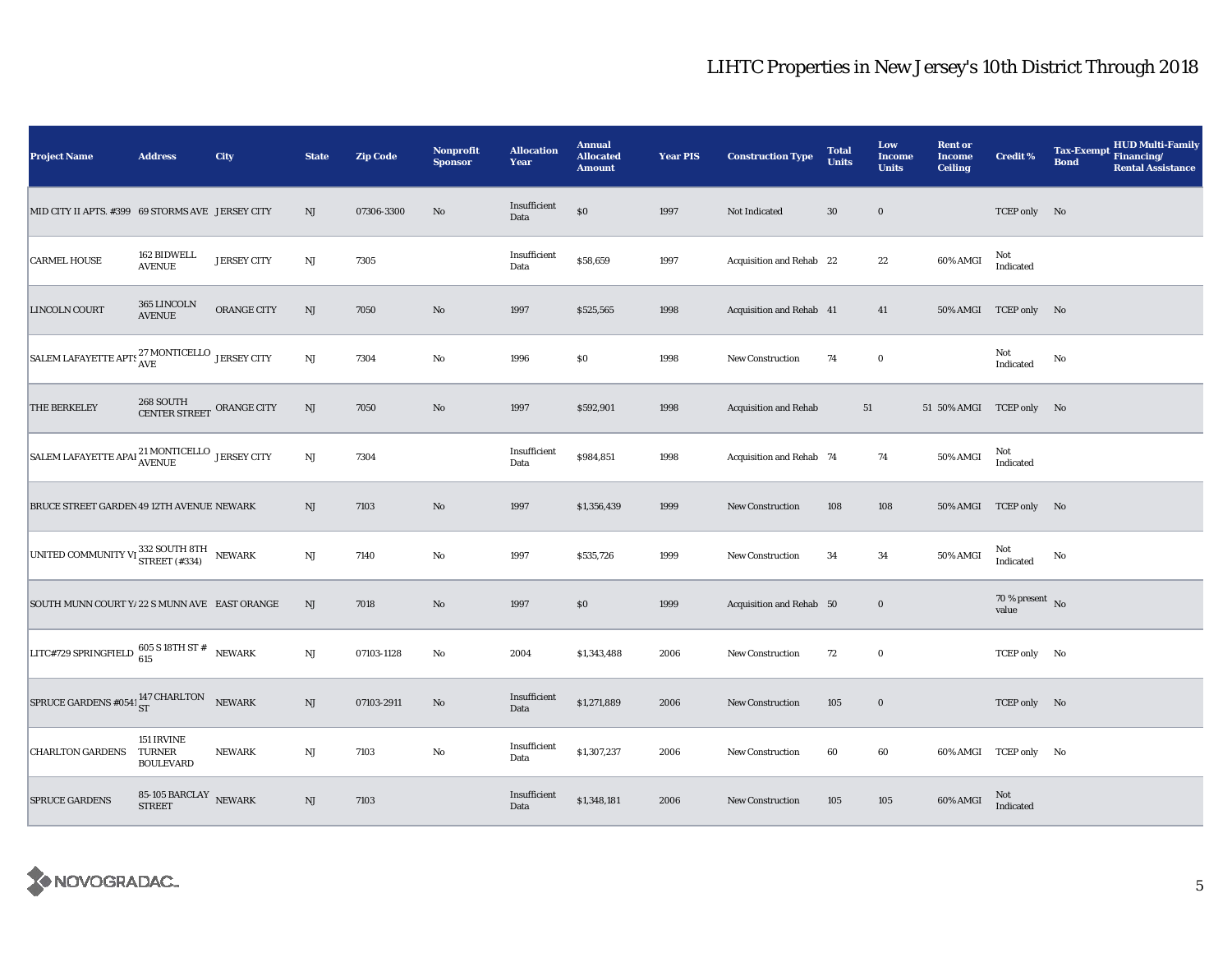| <b>Project Name</b>                                                                                                                                  | <b>Address</b>                                  | City               | <b>State</b>           | <b>Zip Code</b> | Nonprofit<br><b>Sponsor</b> | <b>Allocation</b><br>Year | <b>Annual</b><br><b>Allocated</b><br><b>Amount</b> | <b>Year PIS</b> | <b>Construction Type</b>     | <b>Total</b><br><b>Units</b> | Low<br><b>Income</b><br><b>Units</b> | <b>Rent or</b><br><b>Income</b><br><b>Ceiling</b> | <b>Credit %</b>       | <b>HUD Multi-Family</b><br><b>Tax-Exempt</b><br>Financing/<br><b>Bond</b><br><b>Rental Assistance</b> |
|------------------------------------------------------------------------------------------------------------------------------------------------------|-------------------------------------------------|--------------------|------------------------|-----------------|-----------------------------|---------------------------|----------------------------------------------------|-----------------|------------------------------|------------------------------|--------------------------------------|---------------------------------------------------|-----------------------|-------------------------------------------------------------------------------------------------------|
| NEW COMMUNITY ASSO 180 S ORANGE                                                                                                                      |                                                 | <b>NEWARK</b>      | $\mathbf{N}\mathbf{J}$ | 7103            | No                          | 2007                      | \$0                                                | 2007            | New Construction             | 225                          | $\bf{0}$                             |                                                   | TCEP only No          |                                                                                                       |
| EAST ORANGE GENERAL 80 S MUNN AVE EAST ORANGE                                                                                                        |                                                 |                    | $\rm{NJ}$              | 7018            | No                          | 2007                      | \$548,536                                          | 2007            | Acquisition and Rehab 24     |                              | $\bf{0}$                             |                                                   | TCEP only No          |                                                                                                       |
| <b>COTTAGE PLACE II</b>                                                                                                                              | 645 MARTIN<br>LUTHER KING<br>BLVD.(8<br>OTHERS) | <b>NEWARK</b>      | $_{\rm NJ}$            | 7102            | No                          | Insufficient<br>Data      | \$1,104,658                                        | 2007            | <b>New Construction</b>      | 100                          | 99                                   |                                                   | 60% AMGI TCEP only No |                                                                                                       |
| STORMS AVENUE ELDEF 111 STORMS AVENUE                                                                                                                |                                                 | <b>JERSEY CITY</b> | $\mathbf{N}\mathbf{J}$ | 7306            | No                          | 2007                      | \$356,734                                          | 2007            | Acquisition and Rehab 79     |                              | 79                                   |                                                   | 60% AMGI TCEP only No |                                                                                                       |
| COTTAGE PLACE II #738 LUTHER KING                                                                                                                    | 643 MARTIN<br><b>BLVD</b>                       | <b>NEWARK</b>      | NJ                     | 07104-2580      | No                          | Insufficient<br>Data      | \$1,029,233                                        | 2007            | <b>New Construction</b>      | 100                          | $\bf{0}$                             |                                                   | TCEP only No          |                                                                                                       |
| EAST ORANGE GENERAL 80 S MUNN AVE EAST ORANGE                                                                                                        |                                                 |                    | NJ                     | 07018-4324      | No                          | 2007                      | \$548,536                                          | 2007            | <b>Acquisition and Rehab</b> | 24                           | $\overline{\phantom{a}}$             |                                                   | TCEP only No          |                                                                                                       |
| <b>ESSEX HOUSING PRESEL 219 S CENTER</b>                                                                                                             |                                                 | ORANGE CITY        | NJ                     | 7003            | No                          | 2006                      | \$452,448                                          | 2007            | Acquisition and Rehab 53     |                              | 53                                   |                                                   | 60% AMGI TCEP only No |                                                                                                       |
| NEW COMMUNITY ASSO ORANGE                                                                                                                            | 172-186 SOUTH<br><b>AVENUE</b>                  | <b>NEWARK</b>      | $\rm{NJ}$              | 7103            | No                          | Insufficient<br>Data      | \$564,782                                          | 2007            | Acquisition and Rehab 224    |                              | 224                                  |                                                   | 60% AMGI TCEP only No |                                                                                                       |
| <b>YWCA</b>                                                                                                                                          | 111 STORMS AVE JERSEY CITY                      |                    | $_{\rm NJ}$            | 07306-4735      | No                          | Insufficient<br>Data      | \$0                                                | 2007            | Not Indicated                | 79                           | $\bf{0}$                             |                                                   | TCEP only No          |                                                                                                       |
| $\fbox{\texttt{BERNIUS COURT} } \begin{tabular}{@{}l@{}} 340 & & & & & & \\ \hline & 340 & & & & & \\ \hline & AVENUE & & & \\ \hline \end{tabular}$ |                                                 | <b>JERSEY CITY</b> | NJ                     | 7304            |                             | Insufficient<br>Data      | \$775,263                                          | 2007            | Acquisition and Rehab 46     |                              | 45                                   | 50% AMGI                                          | Not<br>Indicated      |                                                                                                       |
| <b>ESSEX VALLEY SUPPORT 80 SOUTH</b>                                                                                                                 |                                                 | <b>EAST ORANGE</b> | NJ                     | 7018            |                             | Insufficient<br>Data      | \$19,204                                           | 2007            | Acquisition and Rehab 24     |                              | 24                                   | 60% AMGI                                          | Not<br>Indicated      |                                                                                                       |
| BARBARA PLACE TERRA <sup>471</sup> PACIFIC                                                                                                           |                                                 | <b>JERSEY CITY</b> | $\rm{NJ}$              | 7304            | No                          | 2006                      | \$1,289,627                                        | 2008            | <b>New Construction</b>      | 67                           | 56                                   | 60% AMGI                                          | Not<br>Indicated      | No                                                                                                    |
| <b>TRI-CORNER HOMES</b>                                                                                                                              | 307<br>WASHINGTON ORANGE CITY<br><b>STREET</b>  |                    | $\mathbf{N}\mathbf{J}$ | 7050            | No                          | 2006                      | \$837,338                                          | 2008            | New Construction             | 51                           | 51                                   | 50% AMGI                                          | Not<br>Indicated      | No                                                                                                    |

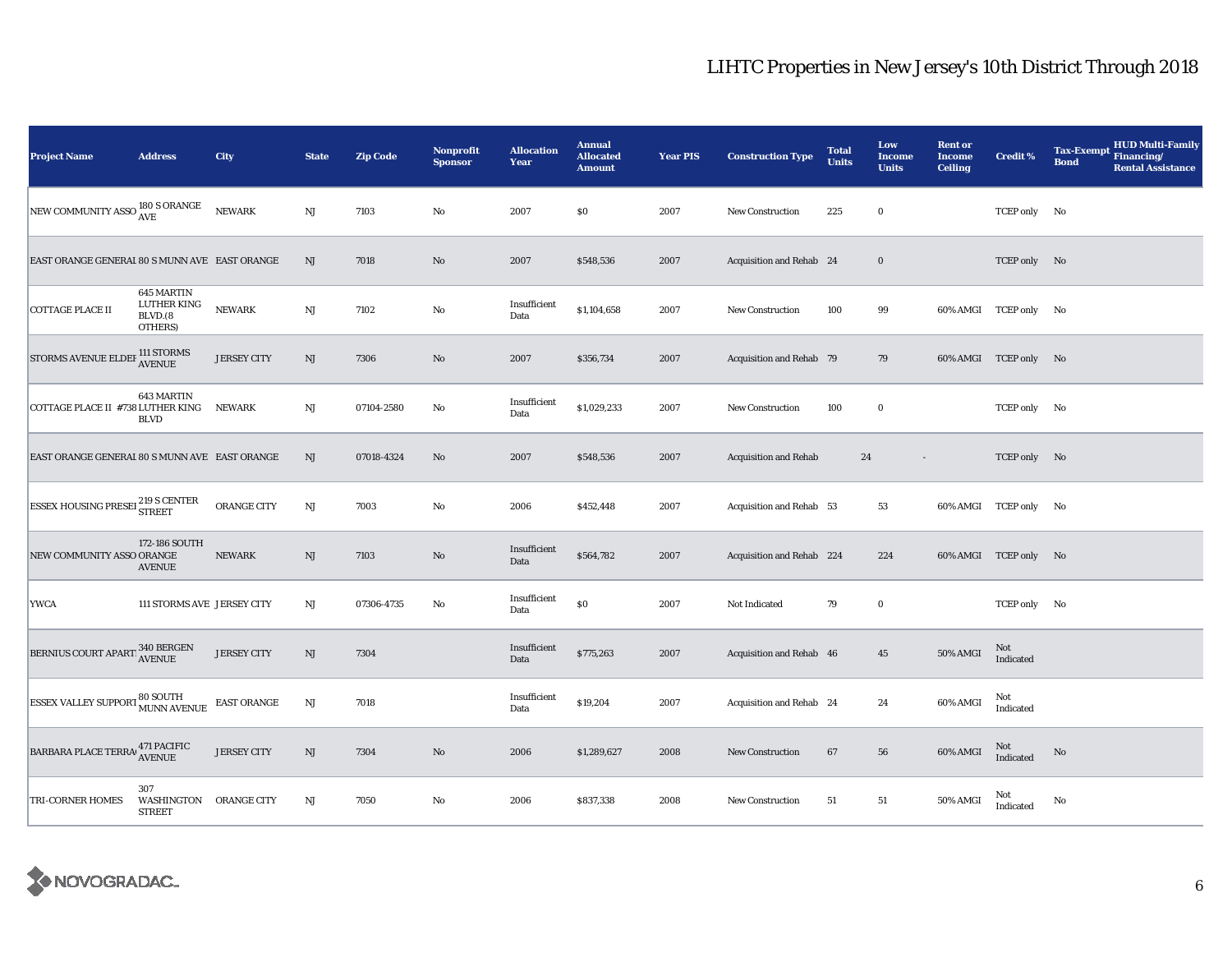| <b>Project Name</b>                                                            | <b>Address</b>                                                                 | City               | <b>State</b> | <b>Zip Code</b> | <b>Nonprofit</b><br><b>Sponsor</b> | <b>Allocation</b><br>Year | <b>Annual</b><br><b>Allocated</b><br><b>Amount</b> | <b>Year PIS</b> | <b>Construction Type</b> | <b>Total</b><br><b>Units</b> | Low<br>Income<br><b>Units</b> | <b>Rent or</b><br><b>Income</b><br><b>Ceiling</b> | <b>Credit %</b>       | <b>HUD Multi-Family</b><br><b>Tax-Exempt</b><br>Financing/<br><b>Bond</b><br><b>Rental Assistance</b> |
|--------------------------------------------------------------------------------|--------------------------------------------------------------------------------|--------------------|--------------|-----------------|------------------------------------|---------------------------|----------------------------------------------------|-----------------|--------------------------|------------------------------|-------------------------------|---------------------------------------------------|-----------------------|-------------------------------------------------------------------------------------------------------|
| MAPLETHORNE-STRATF HAWTHORNE                                                   | <b>JUU-JIZ AVUIV</b><br>AVE., 132-136<br>AVE., 79 MAPES<br>$\Lambda$ $V\Gamma$ | <b>NEWARK</b>      | NJ           | 7108            | No                                 | Insufficient<br>Data      | \$250,273                                          | 2008            | <b>New Construction</b>  | 19                           | 19                            | 60% AMGI                                          | Not<br>Indicated      | No                                                                                                    |
| FORREST SENIOR APART $376-382$ BERGEN JERSEY CITY                              |                                                                                |                    | NJ           | 7304            | No                                 | 2006                      | \$683,278                                          | 2008            | <b>New Construction</b>  | 43                           | 43                            |                                                   | 50% AMGI TCEP only No |                                                                                                       |
| SCUDDER HOMES SENIC 195 W KINNEY                                               |                                                                                | <b>NEWARK</b>      | NJ           | 7103            | No                                 | Insufficient<br>Data      | \$624,115                                          | 2008            | <b>New Construction</b>  | 48                           | $\bf{0}$                      |                                                   | Not<br>Indicated      | No                                                                                                    |
| A. HARRY MOORE PHASI 340 DUNCAN                                                |                                                                                | <b>JERSEY CITY</b> | $\rm{NJ}$    | 07306-7059      | $\rm No$                           | Insufficient<br>Data      | $\$0$                                              | 2008            | Not Indicated            | 66                           | $\bf{0}$                      |                                                   | TCEP only No          |                                                                                                       |
| LITC#05911 A HARRY MC $_{\mbox{AVE}}^{340\; \mbox{DUNCAN}}$                    |                                                                                | <b>JERSEY CITY</b> | NJ           | 07306-7059      | No                                 | 2006                      | \$1,213,777                                        | 2008            | <b>New Construction</b>  | 66                           | $\mathbf 0$                   |                                                   | TCEP only No          |                                                                                                       |
| LITC#06902 TRI-CORNE WASHINGTON ORANGE                                         | 307<br>ST                                                                      |                    | NJ           | 07050-4169      | $\rm No$                           | 2006                      | \$837,338                                          | 2008            | New Construction         | 51                           | $\mathbf 0$                   |                                                   | TCEP only No          |                                                                                                       |
| LITC#06903 FORREST SI $_\mathrm{AVENUE}^{382}$ BERGEN                          |                                                                                | <b>JERSEY CITY</b> | NJ           | 7304            | No                                 | 2006                      | \$683,280                                          | 2008            | <b>New Construction</b>  | 43                           | $\mathbf 0$                   |                                                   | TCEP only No          |                                                                                                       |
| LITC#0741 MAPLETHORI 510 AVON AVE                                              |                                                                                | NEWARK             | NJ           | 07108-1170      | $\rm No$                           | Insufficient<br>Data      | \$240,346                                          | 2008            | <b>New Construction</b>  | 19                           | $\bf{0}$                      |                                                   | TCEP only No          |                                                                                                       |
| SCUDDER HOMES FAMIL $_{\mbox{\footnotesize KINNEY}}^{195\ \mbox{WEST}}$ NEWARK |                                                                                |                    | NJ           | 7103            | No                                 | 2006                      | \$1,361,740                                        | 2008            | <b>New Construction</b>  | 58                           | 57                            |                                                   | 50% AMGI TCEP only No |                                                                                                       |
| SCUDDER HOMES SENIC <sup>195</sup> W KINNEY                                    |                                                                                | <b>NEWARK</b>      | NJ           | 07103-4151      | $\rm No$                           | Insufficient<br>Data      | \$624,115                                          | 2008            | New Construction         | 48                           | $\bf{0}$                      |                                                   | TCEP only No          |                                                                                                       |
| <b>WEBB APARTMENTS</b>                                                         | 450 MLK DRIVE JERSEY CITY                                                      |                    | NJ           | 7304            | No                                 | 2006                      | \$812,112                                          | 2008            | <b>New Construction</b>  | 40                           | 39                            |                                                   | 50% AMGI TCEP only No |                                                                                                       |
| <b>LAFAYETTE VILLAGE</b>                                                       | 601 GRAND<br><b>STREET</b>                                                     | <b>JERSEY CITY</b> | $\rm{NJ}$    | 7302            | $\rm No$                           | 2003                      | \$778,734                                          | 2002            | <b>New Construction</b>  | 124                          | 100                           |                                                   | 60% AMGI TCEP only No |                                                                                                       |
| LINCOLN PARK TOWERS 31-33 LINCOLN                                              |                                                                                | <b>NEWARK</b>      | NJ           | 07102-2431      | No                                 | 2002                      | \$0                                                | 2002            | <b>New Construction</b>  | 80                           | $\bf{0}$                      |                                                   | TCEP only No          |                                                                                                       |

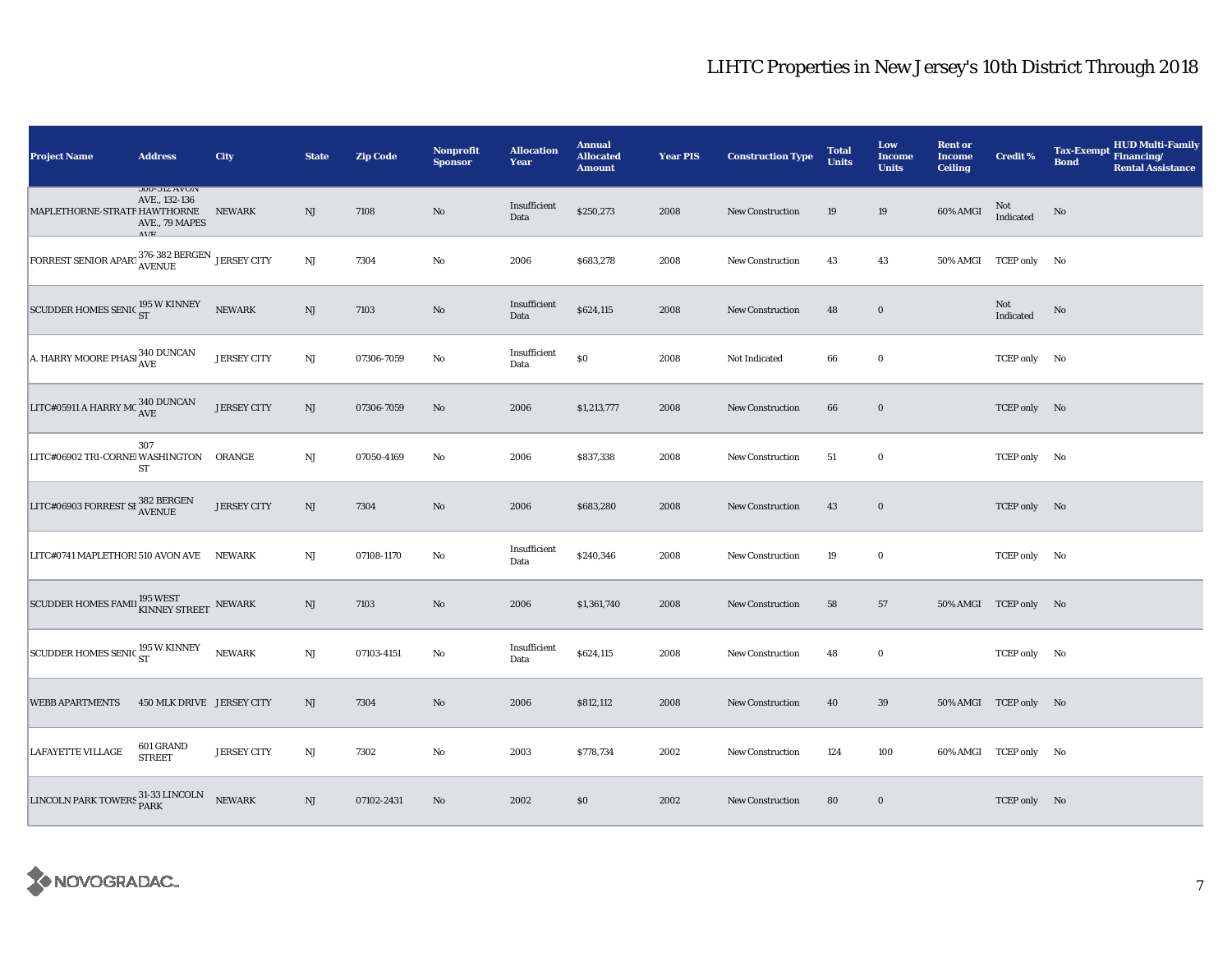| <b>Project Name</b>                                                | <b>Address</b>               | City               | <b>State</b>           | <b>Zip Code</b> | Nonprofit<br><b>Sponsor</b> | <b>Allocation</b><br>Year | <b>Annual</b><br><b>Allocated</b><br><b>Amount</b> | <b>Year PIS</b> | <b>Construction Type</b>  | <b>Total</b><br>Units | Low<br><b>Income</b><br><b>Units</b> | <b>Rent or</b><br><b>Income</b><br><b>Ceiling</b> | <b>Credit %</b>                      | <b>Tax-Exempt</b><br><b>Bond</b> | <b>HUD Multi-Family</b><br>Financing/<br><b>Rental Assistance</b> |
|--------------------------------------------------------------------|------------------------------|--------------------|------------------------|-----------------|-----------------------------|---------------------------|----------------------------------------------------|-----------------|---------------------------|-----------------------|--------------------------------------|---------------------------------------------------|--------------------------------------|----------------------------------|-------------------------------------------------------------------|
| 599 20TH ST                                                        | 599 20TH ST                  | <b>IRVINGTON</b>   | $_{\rm NJ}$            | 7111            | No                          | 2000                      | \$0                                                | 2002            | Acquisition and Rehab 0   |                       | $\bf{0}$                             |                                                   | 70 % present $\hbox{~No}$<br>value   |                                  |                                                                   |
| MADISON TURNER SENI <sup>11</sup> MADISON<br>AVENUE                |                              | <b>NEWARK</b>      | $\mathbf{N}\mathbf{J}$ | 7108            | $\mathbf{N}\mathbf{o}$      | 2001                      | \$200,382                                          | 2002            | New Construction          | 44                    | 44                                   |                                                   | 50% AMGI TCEP only No                |                                  |                                                                   |
| THE SUMMIT                                                         | 599 SOUTH<br>20TH STREET     | <b>IRVINGTON</b>   | NJ                     | 7111            | No                          | 2000                      | \$130,195                                          | 2002            | Acquisition and Rehab 12  |                       | $12\phantom{.0}$                     | 50% AMGI                                          | Not<br>Indicated                     | No                               |                                                                   |
| GEORGIA KING VILLAGE $^{250\, {\rm GEORGIA}}_{\rm KING\, VILLAGE}$ |                              | <b>NEWARK</b>      | $\rm{NJ}$              | 7107            | No                          | Insufficient<br>Data      | \$0                                                | 2002            | Acquisition and Rehab 422 |                       | 422                                  |                                                   | 60% AMGI TCEP only No                |                                  |                                                                   |
| MOUNT CARMEL TOWEI 268 OAKWOOD                                     |                              | ORANGE CITY        | $_{\rm NJ}$            | 7050            | No                          | Insufficient<br>Data      | \$203,606                                          | 2002            | Acquisition and Rehab 142 |                       | 142                                  |                                                   | 60% AMGI TCEP only No                |                                  |                                                                   |
| DR. KING PLAZA @ NOR' LUTHER KING EAST ORANGE                      | 560 DR.MARTIN<br><b>BLVD</b> |                    | NJ                     | 7017            | No                          | 2001                      | \$0                                                | 2003            | New Construction          | 96                    | $\bf{0}$                             |                                                   | TCEP only No                         |                                  |                                                                   |
| 343 SPRINGFIELD AVE                                                | 343<br>SPRINGFIELD<br>AVE    | <b>NEWARK</b>      | $_{\rm NJ}$            | 7103            | Yes                         | 2001                      | \$0                                                | 2003            | New Construction          | $\bf{0}$              | $\bf{0}$                             |                                                   | $70$ % present $\,$ No $\,$<br>value |                                  |                                                                   |
| LAFAYETTE SENIOR LIV 489 PACIFIC AVE JERSEY CITY                   |                              |                    | NJ                     | 7304            | $\mathbf{N}\mathbf{o}$      | Insufficient<br>Data      | \$0                                                | 2003            | Not Indicated             | 83                    | 81                                   |                                                   | Not<br>Indicated                     | No                               |                                                                   |
| SPRINGFIELD VILLAGE SPRINGFIELD                                    | 343<br><b>AVENUE</b>         | <b>NEWARK</b>      | NJ                     | 7103            | No                          | 2001                      | \$416,207                                          | 2003            | <b>New Construction</b>   | 26                    | 25                                   | 50% AMGI                                          | Not<br>Indicated                     | No                               |                                                                   |
| WYNONA LIPMAN ARMS 830 CLINTON<br>AVENUE #834                      |                              | <b>NEWARK</b>      | $\mathbf{N}\mathbf{J}$ | 7112            | $\mathbf{N}\mathbf{o}$      | 2001                      | \$520,912                                          | 2003            | Acquisition and Rehab 58  |                       | 58                                   | 50% AMGI                                          | Not<br>Indicated                     | No                               |                                                                   |
| LAFAYETTE SENIOR LIV 463 PACIFIC AVE JERSEY CITY                   |                              |                    | NJ                     | 07304-3918      | No                          | Insufficient<br>Data      | \$0                                                | 2003            | Not Indicated             | 83                    | $\bf{0}$                             |                                                   | TCEP only No                         |                                  |                                                                   |
| DOCTOR KING PLAZA AT LUTHER KING EAST ORANGE                       | 560 DR MARTIN<br>JR. BLVD    |                    | NJ                     | 7018            |                             | Insufficient<br>Data      | \$574,295                                          | 2003            | <b>New Construction</b>   | 96                    | 77                                   | 60% AMGI                                          | Not<br>Indicated                     |                                  |                                                                   |
| SENIOR LIVING AT LAFA 463 PACIFIC                                  |                              | <b>JERSEY CITY</b> | $\mathbf{N}\mathbf{J}$ | 7304            |                             | Insufficient<br>Data      | \$1,301,820                                        | 2003            | New Construction          | 82                    | 81                                   | 50% AMGI                                          | Not<br>Indicated                     |                                  |                                                                   |

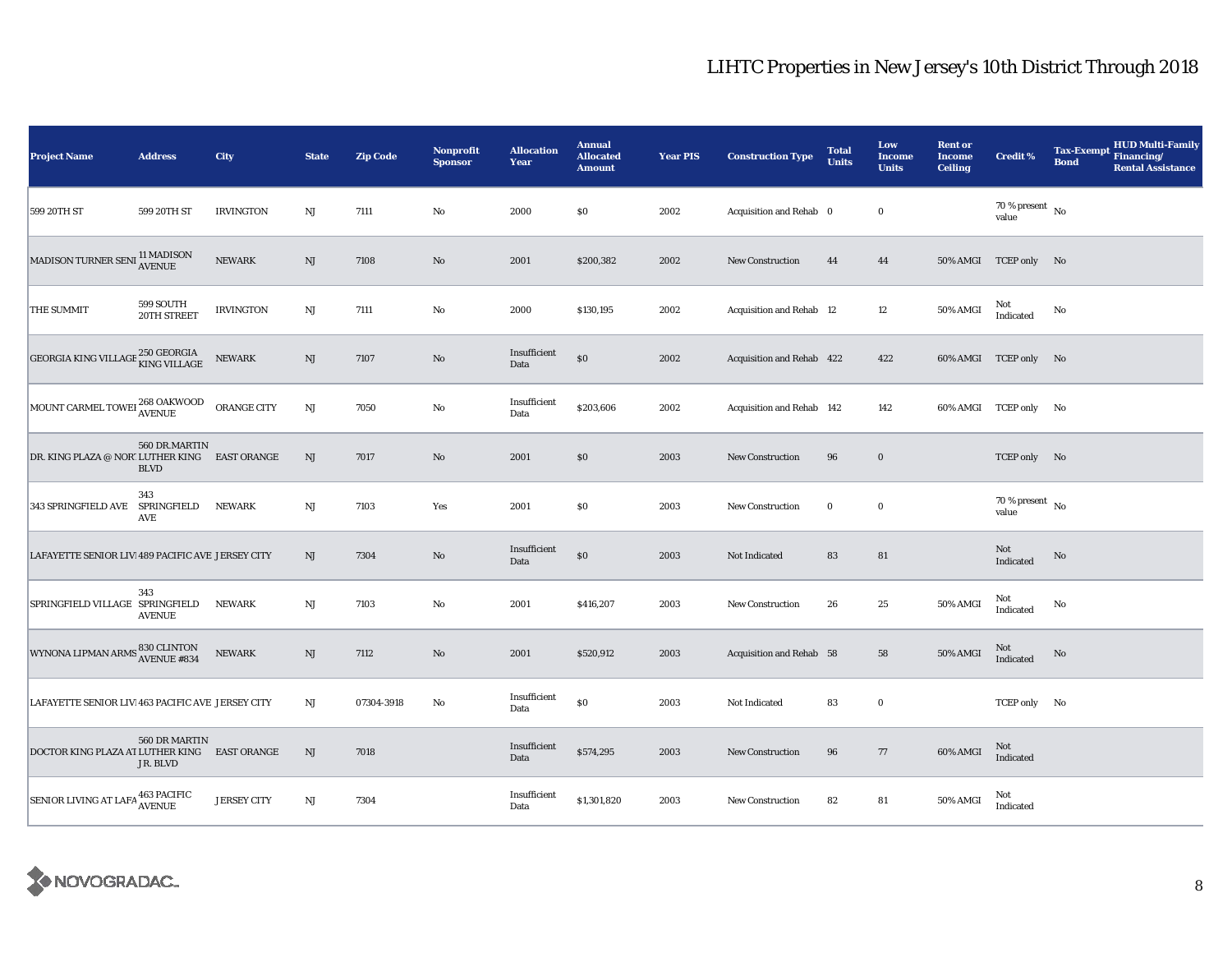| <b>Project Name</b>                               | <b>Address</b>                             | City                | <b>State</b>           | <b>Zip Code</b> | <b>Nonprofit</b><br><b>Sponsor</b> | <b>Allocation</b><br>Year | <b>Annual</b><br><b>Allocated</b><br><b>Amount</b> | <b>Year PIS</b> | <b>Construction Type</b>  | <b>Total</b><br><b>Units</b> | Low<br>Income<br><b>Units</b> | <b>Rent or</b><br><b>Income</b><br><b>Ceiling</b> | <b>Credit %</b>                    | <b>HUD Multi-Family</b><br><b>Tax-Exempt</b><br>Financing/<br><b>Bond</b><br><b>Rental Assistance</b> |
|---------------------------------------------------|--------------------------------------------|---------------------|------------------------|-----------------|------------------------------------|---------------------------|----------------------------------------------------|-----------------|---------------------------|------------------------------|-------------------------------|---------------------------------------------------|------------------------------------|-------------------------------------------------------------------------------------------------------|
| BRICK CHURCH COMMO LUTHER KING EAST ORANGE        | 520 DR MARTIN<br>JR. BLVD                  |                     | NJ                     | 7017            | No                                 | Insufficient<br>Data      | \$264,269                                          | 2004            | New Construction          | 104                          | 38                            |                                                   | 50% AMGI TCEP only Yes             |                                                                                                       |
| <b>VILLA ESPERANZA</b>                            | 262 SHEPHARD<br><b>AVENUE</b>              | <b>NEWARK</b>       | $_{\rm NJ}$            | 7112            | No                                 | Insufficient<br>Data      | \$510,439                                          | 2004            | Acquisition and Rehab 43  |                              | 43                            | 60% AMGI                                          | Not<br>Indicated                   | No                                                                                                    |
| WEST KINNEY GARDENS SPRINGFIELD NEWARK            | 333<br><b>AVENUE</b>                       |                     | NJ                     | 7103            | $\rm No$                           | 2002                      | \$3,099,985                                        | 2004            | <b>New Construction</b>   | 133                          | 133                           | 60% AMGI                                          | $\rm Not$ Indicated                | $\mathbf{No}$                                                                                         |
| WEST KINNEY GARDENS SPRINGFIELD                   | 333<br>AVE                                 | <b>NEWARK</b>       | $_{\rm NJ}$            | 07103-5606      | No                                 | Insufficient<br>Data      | $\$0$                                              | 2004            | <b>New Construction</b>   | 37                           | $\mathbf 0$                   |                                                   | TCEP only No                       |                                                                                                       |
| VILLA ESPERANZA #678                              | 311-315<br>OSBORNE TER                     | <b>NEWARK</b>       | NJ                     | 07112-2169      | No                                 | Insufficient<br>Data      | $\$0$                                              | 2004            | <b>Not Indicated</b>      | 44                           | $\bf{0}$                      |                                                   | TCEP only No                       |                                                                                                       |
| WEST KINNEY GARDEN SPRINGFIELD                    | 333<br>AVE                                 | <b>NEWARK</b>       | $_{\rm NJ}$            | 07103-5606      | No                                 | Insufficient<br>Data      | $\$0$                                              | 2004            | Not Indicated             | 133                          | $\mathbf 0$                   |                                                   | TCEP only No                       |                                                                                                       |
| HAYES HOMES/WEST KI SPRINGFIELD                   | 333<br><b>AVENUE</b>                       | <b>NEWARK</b>       | NJ                     | 7103            |                                    | Insufficient<br>Data      | \$582,952                                          | 2004            | <b>New Construction</b>   | 37                           | 37                            | 60% AMGI                                          | Not<br>Indicated                   |                                                                                                       |
| <b>MILLENIUM HOMES</b>                            | 248 NORTH DAY ORANGE CITY<br><b>STREET</b> |                     | $\rm{NJ}$              | 7050            |                                    | Insufficient<br>Data      | \$635,427                                          | 2004            | <b>New Construction</b>   | 39                           | $39\,$                        | 50% AMGI                                          | Not<br>Indicated                   |                                                                                                       |
| STELLA WRIGHT-PRINC $^{147}_{ST}$ CHARLTON NEWARK |                                            |                     | $\mathbf{N}\mathbf{J}$ | 07103-2911      | $\rm No$                           | Insufficient<br>Data      | $\$0$                                              | 2005            | New Construction          | 92                           | $\mathbf 0$                   |                                                   | TCEP only No                       |                                                                                                       |
| JOURNAL SQUARE TOWE ES HOHN F. JERSEY CITY        |                                            |                     | NJ                     | 7306            | $\rm No$                           | 2003                      | \$214,471                                          | 2005            | <b>New Construction</b>   | 130                          | 30                            |                                                   | 60% AMGI TCEP only No              |                                                                                                       |
| PRINCE 2004 (STELLA G. 185 BROOME ST NEWARK       |                                            |                     | NJ                     | 7103            | $\rm No$                           | 2004                      | \$0                                                | 2005            | <b>New Construction</b>   | 93                           | $\bf 93$                      |                                                   | 70 % present $\hbox{~No}$<br>value |                                                                                                       |
| OAK PARK APARTMENTS <sup>1</sup> GARDEN           |                                            | <b>ROSELLE BORO</b> | <b>NJ</b>              | 7203            | No                                 | Insufficient<br>Data      | \$642,506                                          | 2005            | Acquisition and Rehab 252 |                              | 247                           | 60% AMGI                                          | Not<br>Indicated                   | No                                                                                                    |
| ROSEGATE SENIOR HOU HAZELWOOD                     | 555 EAST<br><b>AVENUE</b>                  | <b>RAHWAY CITY</b>  | NJ                     | 7065            | No                                 | 2003                      | \$554,772                                          | 2005            | <b>New Construction</b>   | 150                          | 150                           | 60% AMGI                                          | <b>Not</b><br>Indicated            | No                                                                                                    |

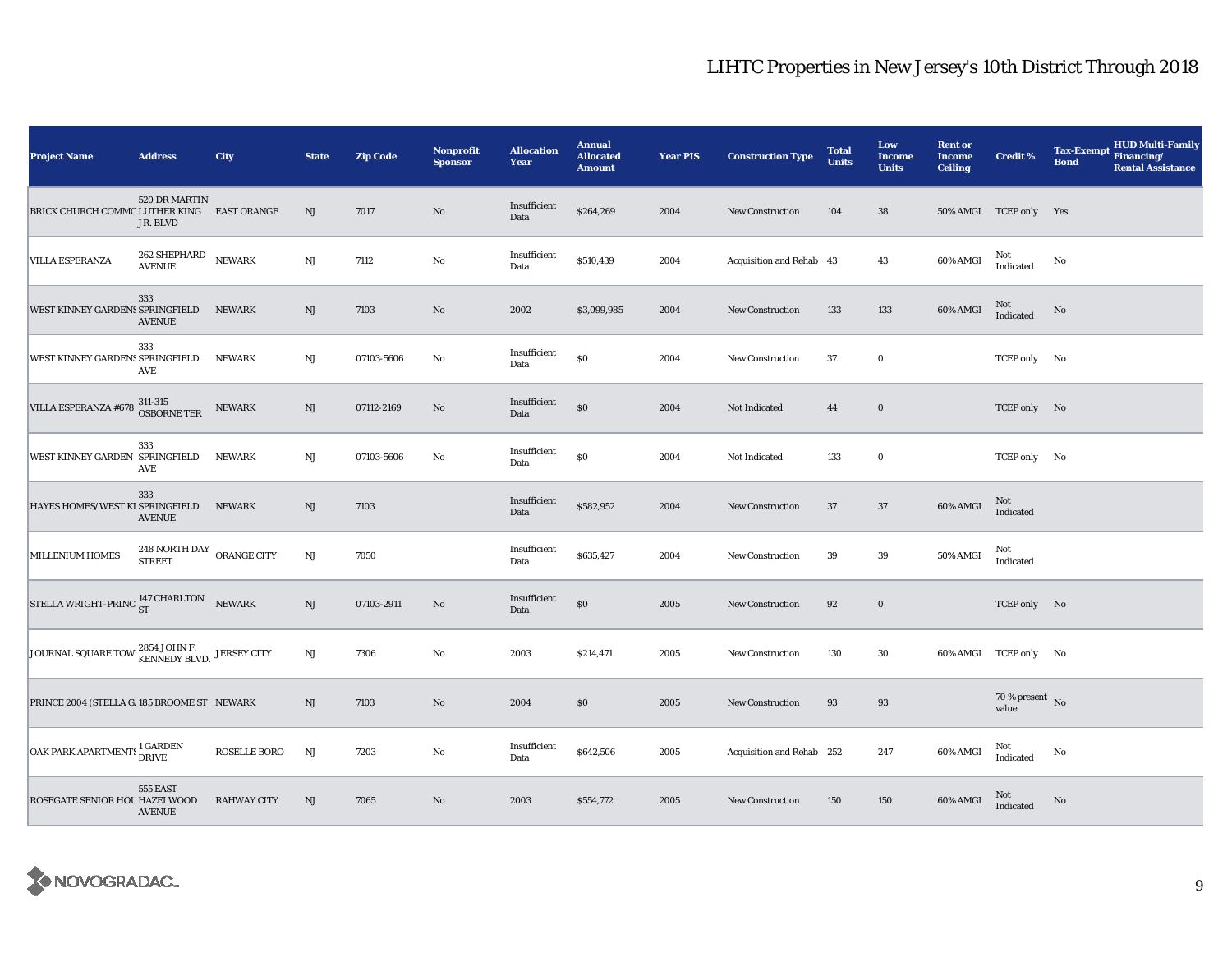| <b>Project Name</b>                                  | <b>Address</b>                                      | City               | <b>State</b>           | <b>Zip Code</b> | Nonprofit<br><b>Sponsor</b> | <b>Allocation</b><br>Year | <b>Annual</b><br><b>Allocated</b><br><b>Amount</b> | <b>Year PIS</b> | <b>Construction Type</b>  | <b>Total</b><br><b>Units</b> | Low<br>Income<br><b>Units</b> | <b>Rent or</b><br><b>Income</b><br><b>Ceiling</b> | <b>Credit %</b>       | HUD Multi-Family<br>Financing/<br><b>Tax-Exempt</b><br><b>Bond</b><br><b>Rental Assistance</b> |
|------------------------------------------------------|-----------------------------------------------------|--------------------|------------------------|-----------------|-----------------------------|---------------------------|----------------------------------------------------|-----------------|---------------------------|------------------------------|-------------------------------|---------------------------------------------------|-----------------------|------------------------------------------------------------------------------------------------|
| OAK PARK APARTMENTS 1 GARDEN DR                      |                                                     | <b>ROSELLE</b>     | NJ                     | 07203-2820      | No                          | Insufficient<br>Data      | \$170,899                                          | 2005            | Acquisition and Rehab 252 |                              | $\bf{0}$                      |                                                   | TCEP only No          |                                                                                                |
| ROSEGATE #692                                        | 555 E<br><b>HAZELWOOD</b><br>AVE                    | <b>RAHWAY</b>      | $\mathbf{N}\mathbf{J}$ | 07065-5426      | $\rm No$                    | Insufficient<br>Data      | $\$0$                                              | 2005            | Not Indicated             | 150                          | $\mathbf 0$                   |                                                   | TCEP only No          |                                                                                                |
| <b>SOUTH ESSEX COURT</b>                             | $325\,{\rm MECHANIC}$ ORANGE CITY STREET            |                    | $\mathbf{N}\mathbf{J}$ | 7050            | No                          | 2003                      | \$1,402,883                                        | 2005            | New Construction          | 74                           | 74                            |                                                   | 50% AMGI TCEP only No |                                                                                                |
| A. HARRY MOORE, PHAS $^{332}_{\Lambda \text{VENUE}}$ |                                                     | <b>JERSEY CITY</b> | NJ                     | 7306            |                             | Insufficient<br>Data      | \$1,213,778                                        | 2008            | <b>New Construction</b>   | 66                           | 53                            | 60% AMGI                                          | Not<br>Indicated      |                                                                                                |
| SCUDDER HOMES SENIC <sup>195</sup> W. KINNEY         |                                                     | NEWARK             | $\mathbf{N}\mathbf{J}$ | 7103            |                             | Insufficient<br>Data      | \$624,115                                          | 2008            | <b>New Construction</b>   | 48                           | 48                            | 60% AMGI                                          | Not<br>Indicated      |                                                                                                |
| ROSELLE SENIOR RESID 408 GRAND ST ROSELLE            |                                                     |                    | NJ                     | 07203-2200      | No                          | Insufficient<br>Data      | \$250,174                                          | 2009            | New Construction          | 46                           | $\bf{0}$                      |                                                   | TCEP only No          |                                                                                                |
| A. HARRY MOORE PHASI DUNCAN                          | 320-340<br><b>AVENUE</b>                            | <b>JERSEY CITY</b> | NJ                     | 7306            | No                          | 2008                      | \$1,463,046                                        | 2009            | New Construction          | 78                           | 71                            |                                                   | 60% AMGI TCEP only No |                                                                                                |
| <b>BRICK TOWERS - PHASE</b>                          | $671 - 683$<br>, MARTIN<br>LUTHER KING,<br>JR. BLVD | <b>NEWARK</b>      | $\rm{NJ}$              | 7103            |                             | Insufficient<br>Data      | \$1,973,348                                        | 2009            | New Construction          | 80                           | 79                            | 60% AMGI                                          | Not<br>Indicated      |                                                                                                |
| ROSELLE SENIOR                                       | 408 GRAND<br><b>STREET</b>                          | <b>ROSELLE</b>     | $\mathbf{N}\mathbf{J}$ | 7203            |                             | Insufficient<br>Data      | \$250,175                                          | 2009            | Not Indicated             | 46                           | 46                            | 60% AMGI                                          | Not<br>Indicated      |                                                                                                |
| <b>BRICK TOWERS</b>                                  | <b>671 MLK JR</b><br><b>BLVD</b>                    | <b>NEWARK</b>      | $\rm{NJ}$              | 7102            | $\rm No$                    | 2008                      | \$1,973,347                                        | 2010            | <b>New Construction</b>   | 80                           | $\mathbf 0$                   |                                                   | Not<br>Indicated      | $\rm No$                                                                                       |
| <b>HERITAGE HOUSE</b>                                | 50 SOUTH<br><b>MUNN AVENUE</b>                      | EAST ORANGE        | NJ                     | 7018            | No                          | Insufficient<br>Data      | \$555,290                                          | 2010            | Acquisition and Rehab 204 |                              | 204                           | 60% AMGI                                          | Not<br>Indicated      | No                                                                                             |
| BRICK TOWERS/MONTG LUTHER KING NEWARK                | 671 MARTIN<br><b>JR BLVD</b>                        |                    | NJ                     | 07102-1186      | $\rm No$                    | 2008                      | \$1,973,347                                        | 2010            | <b>New Construction</b>   | 80                           | $\boldsymbol{0}$              |                                                   | TCEP only No          |                                                                                                |
| LITC#1050 HERITAGE H(50 S MUNN AVE EAST ORANGE       |                                                     |                    | NJ                     | 07018-3617      | No                          | Insufficient<br>Data      | \$555,290                                          | 2010            | Acquisition and Rehab 204 |                              | $\bf{0}$                      |                                                   | TCEP only No          |                                                                                                |

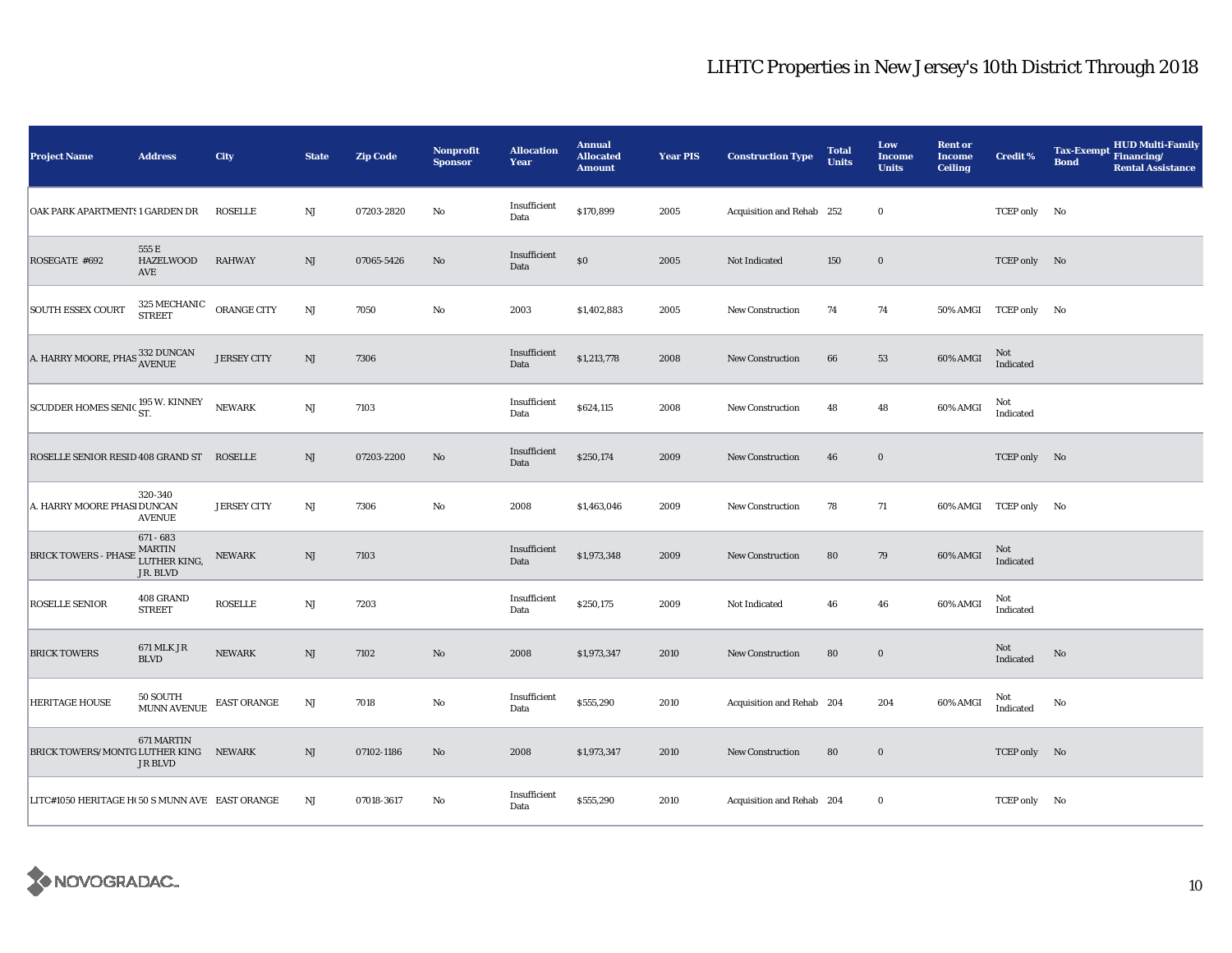| <b>Project Name</b>                                                    | <b>Address</b>                                        | City               | <b>State</b> | <b>Zip Code</b> | Nonprofit<br><b>Sponsor</b> | <b>Allocation</b><br>Year | <b>Annual</b><br><b>Allocated</b><br><b>Amount</b> | <b>Year PIS</b> | <b>Construction Type</b>                                                          | <b>Total</b><br><b>Units</b> | Low<br>Income<br><b>Units</b> | <b>Rent or</b><br><b>Income</b><br><b>Ceiling</b> | <b>Credit %</b>       | <b>HUD Multi-Family</b><br><b>Tax-Exempt</b><br>Financing/<br><b>Bond</b><br><b>Rental Assistance</b> |
|------------------------------------------------------------------------|-------------------------------------------------------|--------------------|--------------|-----------------|-----------------------------|---------------------------|----------------------------------------------------|-----------------|-----------------------------------------------------------------------------------|------------------------------|-------------------------------|---------------------------------------------------|-----------------------|-------------------------------------------------------------------------------------------------------|
| OCEAN POINTE EAST AN $^{454}_{\rm OCEAN\; AVENUE}$ JERSEY CITY         |                                                       |                    | NJ           | 7305            |                             | Insufficient<br>Data      | \$1,167,343                                        | 2010            | New Construction                                                                  | 59                           | 59                            | 50% AMGI                                          | Not<br>Indicated      |                                                                                                       |
| FRED W MARTIN APTS 196 MLK JR DR JERSEY CITY                           |                                                       |                    | NJ           |                 | $\mathbf {No}$              | 2009                      | \$89,840                                           | 2011            | New Construction                                                                  | 39                           | $\bf{0}$                      |                                                   | TCEP only No          |                                                                                                       |
| GLENNVIEW TOWNHOM $^{20-28, 40-44}_{\text{BARBARA PLACE}}$ JERSEY CITY |                                                       |                    | NJ           | 7304            | No                          | 2010                      | \$1,592,873                                        | 2011            | <b>New Construction</b>                                                           | 63                           | 50                            |                                                   | 60% AMGI TCEP only No |                                                                                                       |
| <b>UNION GARDENS</b>                                                   | <b>50 GREENWOD</b><br><b>AVENUE</b>                   | MONTCLAIR TWP NJ   |              | 7042            | No                          | Insufficient<br>Data      | \$437,928                                          | 2011            | Acquisition and Rehab 87                                                          |                              | 78                            |                                                   | 60% AMGI TCEP only No |                                                                                                       |
| A. HARRY MOORE HOPE $\frac{330}{\mathrm{AVE}}$                         |                                                       | <b>JERSEY CITY</b> | NJ           | 07306-7002      | No                          | 2011                      | \$1,677,126                                        | 2011            | <b>New Construction</b>                                                           | 60                           | $\bf{0}$                      |                                                   | TCEP only No          |                                                                                                       |
| <b>BAT DISTRICT LOFTS</b>                                              | 368 BROAD<br><b>STREET</b>                            | <b>NEWARK</b>      | NJ           | 7102            | $\rm No$                    | 2010                      | \$99,457                                           | 2011            | New Construction                                                                  | 68                           | 33                            |                                                   | 60% AMGI TCEP only No |                                                                                                       |
| GRAND CENTRAL APART $^{219}_{\rm STREET}$ ORANGE                       |                                                       |                    | NJ           | 7050            | No                          | Insufficient<br>Data      | \$558,411                                          | 2011            | <b>New Construction</b>                                                           | 70                           | 70                            |                                                   | 60% AMGI TCEP only No |                                                                                                       |
| LITC#0811 FRED W. MAR LUTHER KING                                      | 196 MARTIN<br>DR                                      | <b>JERSEY CITY</b> | NJ           | 7305            | $\rm No$                    | 2009                      | \$89,840                                           | 2011            | <b>New Construction</b>                                                           | 39                           | $\bf{0}$                      |                                                   | TCEP only No          |                                                                                                       |
| A HARRY MOORE PHASE $_{\rm AVENUE}^{320}$ DUNCAN                       |                                                       | <b>JERSEY CITY</b> | NJ           | 7306            |                             | Insufficient<br>Data      | \$1,677,127                                        | 2011            | New Construction                                                                  | 60                           | 48                            | 60% AMGI                                          | Not<br>Indicated      |                                                                                                       |
| FRED W. MARTIN COMP LUTHER KING JERSEY CITY                            | 194-212 MARTIN<br>DRIVE                               |                    | NJ           | 7305            |                             | Insufficient<br>Data      | \$900,000                                          | 2011            | <b>New Construction</b>                                                           | 39                           | 39                            | 50% AMGI                                          | Not<br>Indicated      |                                                                                                       |
| <b>LINCOLN PARK</b>                                                    | 15-17 LINCOLN<br><b>PARK</b>                          | <b>NEWARK</b>      | NJ           | 7102            | No                          | 2010                      | \$1,164,574                                        | 2011            | Both New Construction 66<br>and $\ensuremath{\mathrm{A}}/\ensuremath{\mathrm{R}}$ |                              | 66                            |                                                   | 50% AMGI TCEP only No |                                                                                                       |
| <b>BAXTER TERRACE</b>                                                  | $2$ WELLINGTON $\,$ NEWARK<br><b>WAY</b>              |                    | NJ           | 07103-3943      | $\rm No$                    | Insufficient<br>Data      | \$1,193,561                                        | 2012            | <b>New Construction</b>                                                           | 90                           | $\bf{0}$                      |                                                   | TCEP only No          |                                                                                                       |
| <b>CENTRAL ORANGE VILL</b>                                             | 124-130 SOUTH ORANGE CITY<br>ESSEX AVENUE ORANGE CITY |                    | NJ           | 7050            | No                          | Insufficient<br>Data      | \$441,491                                          | 2012            | Both New Construction 46<br>and $A/R$                                             |                              | 46                            |                                                   | 60% AMGI TCEP only No |                                                                                                       |

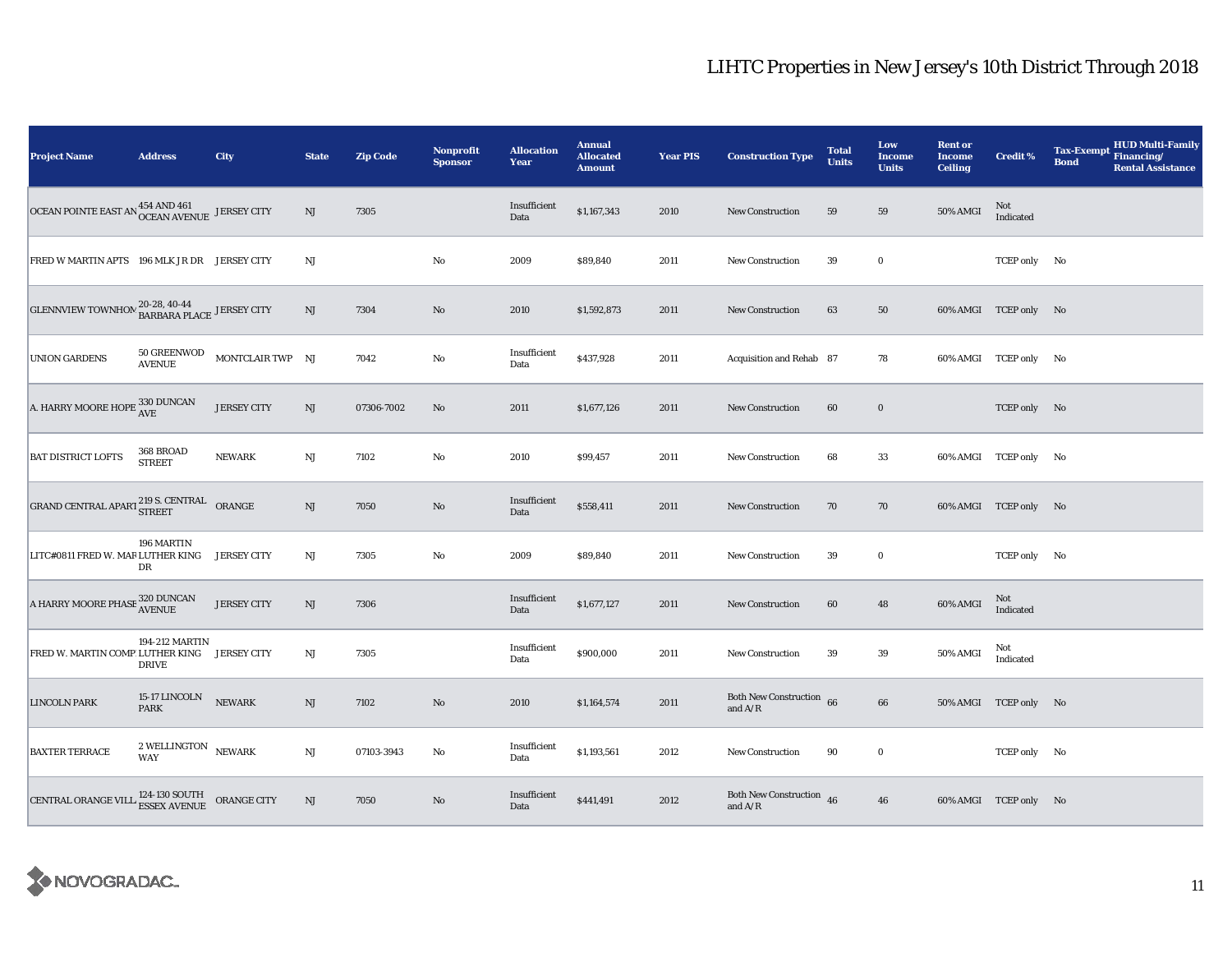| <b>Project Name</b>                                               | <b>Address</b>                                             | City               | <b>State</b>           | <b>Zip Code</b> | <b>Nonprofit</b><br><b>Sponsor</b> | <b>Allocation</b><br>Year | <b>Annual</b><br><b>Allocated</b><br><b>Amount</b> | <b>Year PIS</b> | <b>Construction Type</b> | <b>Total</b><br><b>Units</b> | Low<br><b>Income</b><br><b>Units</b> | <b>Rent or</b><br><b>Income</b><br><b>Ceiling</b> | <b>Credit %</b>  | <b>HUD Multi-Family</b><br><b>Tax-Exempt</b><br>Financing/<br><b>Bond</b><br><b>Rental Assistance</b> |
|-------------------------------------------------------------------|------------------------------------------------------------|--------------------|------------------------|-----------------|------------------------------------|---------------------------|----------------------------------------------------|-----------------|--------------------------|------------------------------|--------------------------------------|---------------------------------------------------|------------------|-------------------------------------------------------------------------------------------------------|
| WALTER G ALEXANDER 105 WILSON PL ORANGE                           |                                                            |                    | $\mathbf{N}\mathbf{J}$ | 7050            | $\mathbf{No}$                      | 2011                      | \$1,637,701                                        | 2012            | <b>New Construction</b>  | 65                           | $\bf{0}$                             |                                                   | Not<br>Indicated | No                                                                                                    |
| WALTER G. ALEXANDER 105 WILSON PL ORANGE                          |                                                            |                    | $\rm{NJ}$              | 07050-3810      | $\mathbf{N}\mathbf{o}$             | 2011                      | \$1,134,621                                        | 2012            | <b>New Construction</b>  | 48                           | $\mathbf 0$                          |                                                   | TCEP only No     |                                                                                                       |
| RICHARDSON LOFTS                                                  | 50-60<br><b>COLUMBIA</b><br><b>STREET</b>                  | NEWARK             | $_{\rm NJ}$            | 7102            | No                                 | Insufficient<br>Data      | \$331,848                                          | 2012            | Acquisition and Rehab 66 |                              | 33                                   | $60\%$ AMGI                                       | Not<br>Indicated | No                                                                                                    |
| WEEQUAHIC PARK APAF 1 GRUMMAN                                     |                                                            | <b>NEWARK</b>      | $\rm{NJ}$              | 7112            | $\mathbf{N}\mathbf{o}$             | 1994                      | \$615,378                                          | 2012            | Acquisition and Rehab 80 |                              | 80                                   | 60% AMGI                                          | Not<br>Indicated | $\rm No$                                                                                              |
| WEEQUAHIC PARK APTS $_{\rm ELIZABETH\;AVE.}^{\rm 479-485}$ NEWARK |                                                            |                    | $_{\rm NJ}$            | 7112            | No                                 | 1996                      | \$506,356                                          | 2012            | Acquisition and Rehab 49 |                              | 49                                   | 50% AMGI                                          | Not<br>Indicated | No                                                                                                    |
| WEEQUAHIC PARK APAF <sup>1</sup> MAPES                            |                                                            | <b>NEWARK</b>      | $\mathbf{N}\mathbf{J}$ | 7112            | $\mathbf{No}$                      | 1996                      | \$480,494                                          | 2012            | Acquisition and Rehab 53 |                              | 53                                   | 50% AMGI                                          | Not<br>Indicated | No                                                                                                    |
| STEVENS AVE PROJECT 78 STEVENS AVE JERSEY CITY                    |                                                            |                    | $_{\rm NJ}$            | 7305            | $\mathbf{No}$                      | 1994                      | \$0                                                | 2012            | <b>New Construction</b>  | 16                           | $\bf{0}$                             |                                                   | Not<br>Indicated | No                                                                                                    |
| SOUTH STATE STREET, I <sup>1217</sup> SOUTH                       |                                                            | HILLSIDE TWP.      | $\mathbf{N}\mathbf{J}$ | 7205            | No                                 | 1993                      | \$56,307                                           | 2012            | Acquisition and Rehab 4  |                              | $\overline{4}$                       | 60% AMGI                                          | Not<br>Indicated | No                                                                                                    |
| PROJECT HOME                                                      | 657 BERGEN<br><b>AVENUE</b>                                | <b>JERSEY CITY</b> | $_{\rm NJ}$            | 7304            | No                                 | 1997                      | \$227,548                                          | 2012            | Acquisition and Rehab 18 |                              | 18                                   | 50% AMGI                                          | Not<br>Indicated | No                                                                                                    |
| <b>STELLA GARDENS</b>                                             | 185-199, 211-221,<br>206-222, 186-196 NEWARK<br>BROOME ST. |                    | $\rm{NJ}$              | 7103            |                                    | Insufficient<br>Data      | \$1,798,249                                        | 2005            | New Construction         | 92                           | 92                                   | 60% AMGI                                          | Not<br>Indicated |                                                                                                       |
| WOODWARD HOMES                                                    | 306<br><b>WOODWARD</b><br><b>STREET</b>                    | <b>JERSEY CITY</b> | $_{\rm NJ}$            | 7304            | No                                 | 2004                      | \$784,144                                          | 2006            | <b>New Construction</b>  | 69                           | 49                                   | 60% AMGI                                          | Not<br>Indicated | No                                                                                                    |
| STELLA 2004 CHARLTON 147 CHARLTON                                 |                                                            | <b>NEWARK</b>      | $\mathbf{N}\mathbf{J}$ | 7103            | $\mathbf{No}$                      | 2004                      | \$0                                                | 2006            | Acquisition and Rehab 60 |                              | 60                                   |                                                   | Not<br>Indicated | No                                                                                                    |
| SPRINGFIELD COMMON                                                | 613 18TH<br>AVENUE                                         | <b>NEWARK</b>      | $\mathbf{N}\mathbf{J}$ | 7103            | $\mathbf{No}$                      | 2004                      | \$1,068,487                                        | 2006            | New Construction         | 72                           | 70                                   | 50% AMGI                                          | Not<br>Indicated | No                                                                                                    |

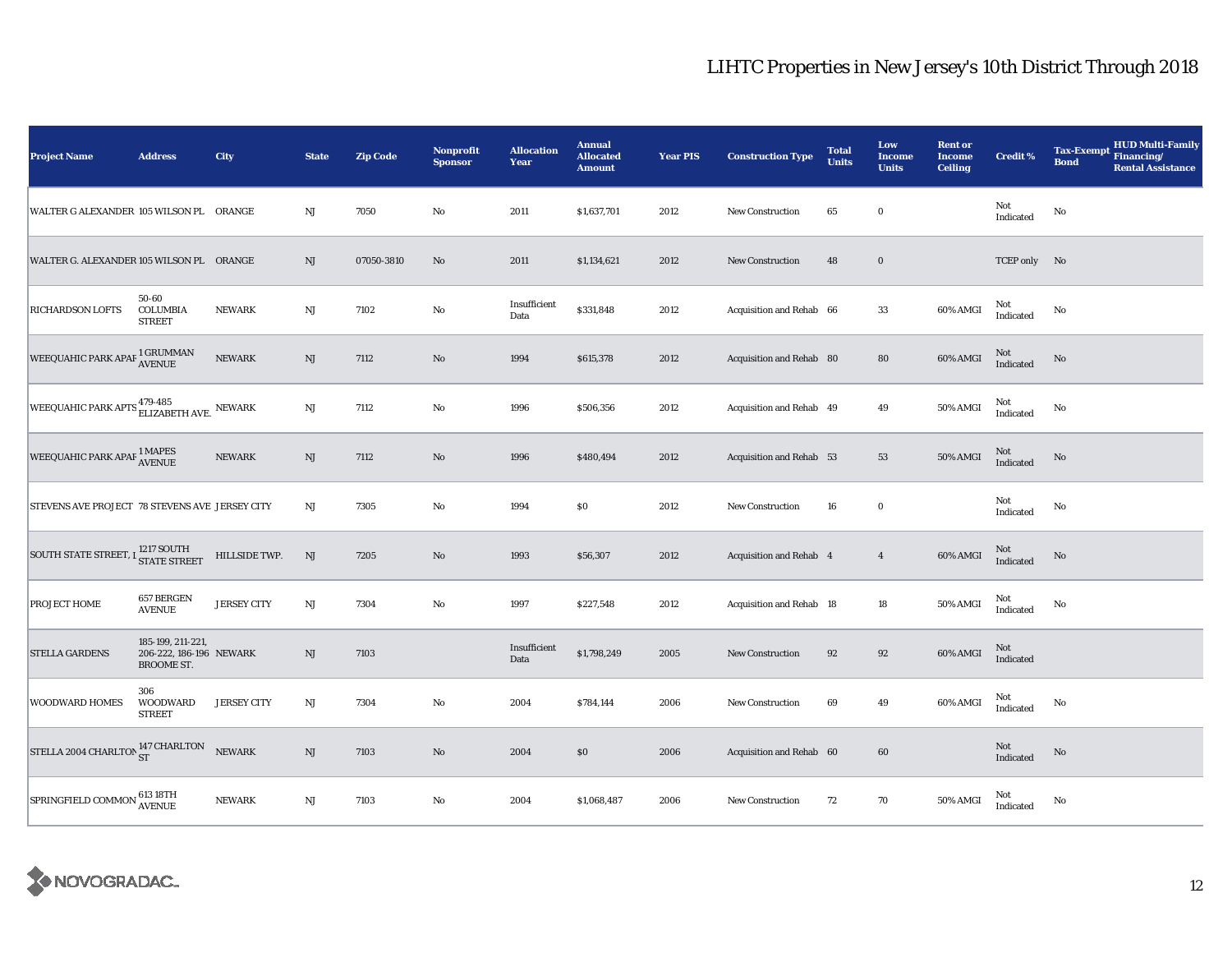| <b>Project Name</b>                                                                                                                                                | <b>Address</b>                | City               | <b>State</b>           | <b>Zip Code</b> | Nonprofit<br><b>Sponsor</b> | <b>Allocation</b><br>Year | <b>Annual</b><br><b>Allocated</b><br><b>Amount</b> | <b>Year PIS</b> | <b>Construction Type</b>  | <b>Total</b><br><b>Units</b> | Low<br><b>Income</b><br><b>Units</b> | <b>Rent or</b><br><b>Income</b><br><b>Ceiling</b> | <b>Credit %</b>     | <b>HUD Multi-Family</b><br><b>Tax-Exempt</b><br>Financing/<br><b>Bond</b><br><b>Rental Assistance</b> |
|--------------------------------------------------------------------------------------------------------------------------------------------------------------------|-------------------------------|--------------------|------------------------|-----------------|-----------------------------|---------------------------|----------------------------------------------------|-----------------|---------------------------|------------------------------|--------------------------------------|---------------------------------------------------|---------------------|-------------------------------------------------------------------------------------------------------|
| ${\small \texttt{BRENTWOOD}\space COMMON!}\begin{smallmatrix} 9\text{-}19 \text{ ROSEVILLE} \end{smallmatrix} \begin{smallmatrix} \text{NEWARK} \end{smallmatrix}$ |                               |                    | $\rm{NJ}$              | 7107            | $\rm No$                    | 2004                      | \$642,619                                          | 2006            | Acquisition and Rehab 47  |                              | 47                                   | 50% AMGI                                          | $\rm Not$ Indicated | No                                                                                                    |
| SPRUCE GARDNES                                                                                                                                                     | 147 CHARLTON<br><b>ST</b>     | <b>NEWARK</b>      | $_{\rm NJ}$            | 07103-2911      | No                          | Insufficient<br>Data      | $\$0$                                              | 2006            | <b>New Construction</b>   | 105                          | $\mathbf 0$                          |                                                   | TCEP only           | No                                                                                                    |
| BRENTWOOD COMMON: $^{202}_{206}$ S 8TH ST #                                                                                                                        |                               | <b>NEWARK</b>      | NJ                     | 07103-2105      | No                          | 2004                      | \$642,619                                          | 2006            | Acquisition and Rehab 47  |                              | $\mathbf 0$                          |                                                   | TCEP only No        |                                                                                                       |
| OCEAN BAYVIEW PHASE 509 OCEAN                                                                                                                                      |                               | <b>JERSEY CITY</b> | NJ                     | 7305            | $\rm No$                    | 1991                      | \$184,920                                          | 2012            | Acquisition and Rehab 18  |                              | $18\,$                               | 60% AMGI                                          | Not<br>Indicated    | No                                                                                                    |
| MORNINGSTAR SENIOR <sup>701</sup> CRANFORD<br>AVENUE                                                                                                               |                               | <b>LINDEN CITY</b> | $\mathbf{N}\mathbf{J}$ | 7036            | $\rm\thinspace No$          | 1993                      | \$424,358                                          | 2012            | Acquisition and Rehab 60  |                              | 60                                   | 60% AMGI                                          | Not<br>Indicated    | $\rm No$                                                                                              |
| MILLENIUM HOMES AT 284 N DAY ST                                                                                                                                    |                               | ORANGE             | $\mathbf{N}\mathbf{J}$ | 7050            | $\rm No$                    | 2004                      | \$0                                                | 2012            | <b>New Construction</b>   | 38                           | ${\bf 38}$                           |                                                   | Not<br>Indicated    | $\rm No$                                                                                              |
| LOCK STREET APARTME <sup>10</sup> NUTTMAN                                                                                                                          |                               | <b>NEWARK</b>      | $\rm{NJ}$              | 7103            | $\rm No$                    | 2000                      | \$160,377                                          | 2012            | Acquisition and Rehab 49  |                              | 49                                   | 60% AMGI                                          | $\rm Not$ Indicated | No                                                                                                    |
| LINCOLN COURT II                                                                                                                                                   | 357 LINCOLN<br><b>AVENUE</b>  | ORANGE CITY        | $_{\rm NJ}$            | 7050            | No                          | 1997                      | \$996,264                                          | 2012            | Acquisition and Rehab 42  |                              | $42\,$                               | 50% AMGI                                          | Not<br>Indicated    | No                                                                                                    |
| $\fbox{\texttt{LINCOLN} AVENUE APAR} \begin{tabular}{@{}ll@{}} \hspace{-0.5cm} 651 LINCOLN \\ \hspace{-0.5cm} \textbf{ANENUE} \end{tabular}$                       |                               | ORANGE CITY        | NJ                     | 7050            | No                          | 1995                      | \$508,876                                          | 2012            | Acquisition and Rehab 67  |                              | 67                                   | 60% AMGI                                          | Not<br>Indicated    | No                                                                                                    |
| JEWISH HOME & REHAB 259 VAN                                                                                                                                        |                               | <b>JERSEY CITY</b> | $\mathbf{N}\mathbf{J}$ | 7305            | No                          | 1993                      | \$0                                                | 2012            | New Construction          | 67                           | $\bf{0}$                             |                                                   | Not<br>Indicated    | $\mathbf{No}$                                                                                         |
| JERSEY CITY YMCA $\verb RED ^{654}$ BERGEN AVENUE                                                                                                                  |                               | <b>JERSEY CITY</b> | $\mathbf{N}\mathbf{J}$ | 7304            | $\rm No$                    | 1998                      | \$839,166                                          | 2012            | Acquisition and Rehab 131 |                              | 131                                  | 50% AMGI                                          | Not<br>Indicated    | $\rm No$                                                                                              |
| HUNTINGTON-SCHUYLE 110 SCHUYLER                                                                                                                                    |                               | <b>NEWARK</b>      | $\mathbf{N}\mathbf{J}$ | 7112            | $\rm No$                    | 1998                      | \$379,310                                          | 2012            | Acquisition and Rehab 41  |                              | 41                                   | 50% AMGI                                          | Not<br>Indicated    | No                                                                                                    |
| <b>GARFIELD HEIGHTS</b>                                                                                                                                            | 503 GARFIELD<br><b>AVENUE</b> | <b>JERSEY CITY</b> | $\mathbf{N}\mathbf{J}$ | 7302            | No                          | 1998                      | \$308,856                                          | 2012            | Acquisition and Rehab 36  |                              | ${\bf 36}$                           | 60% AMGI                                          | Not<br>Indicated    | No                                                                                                    |

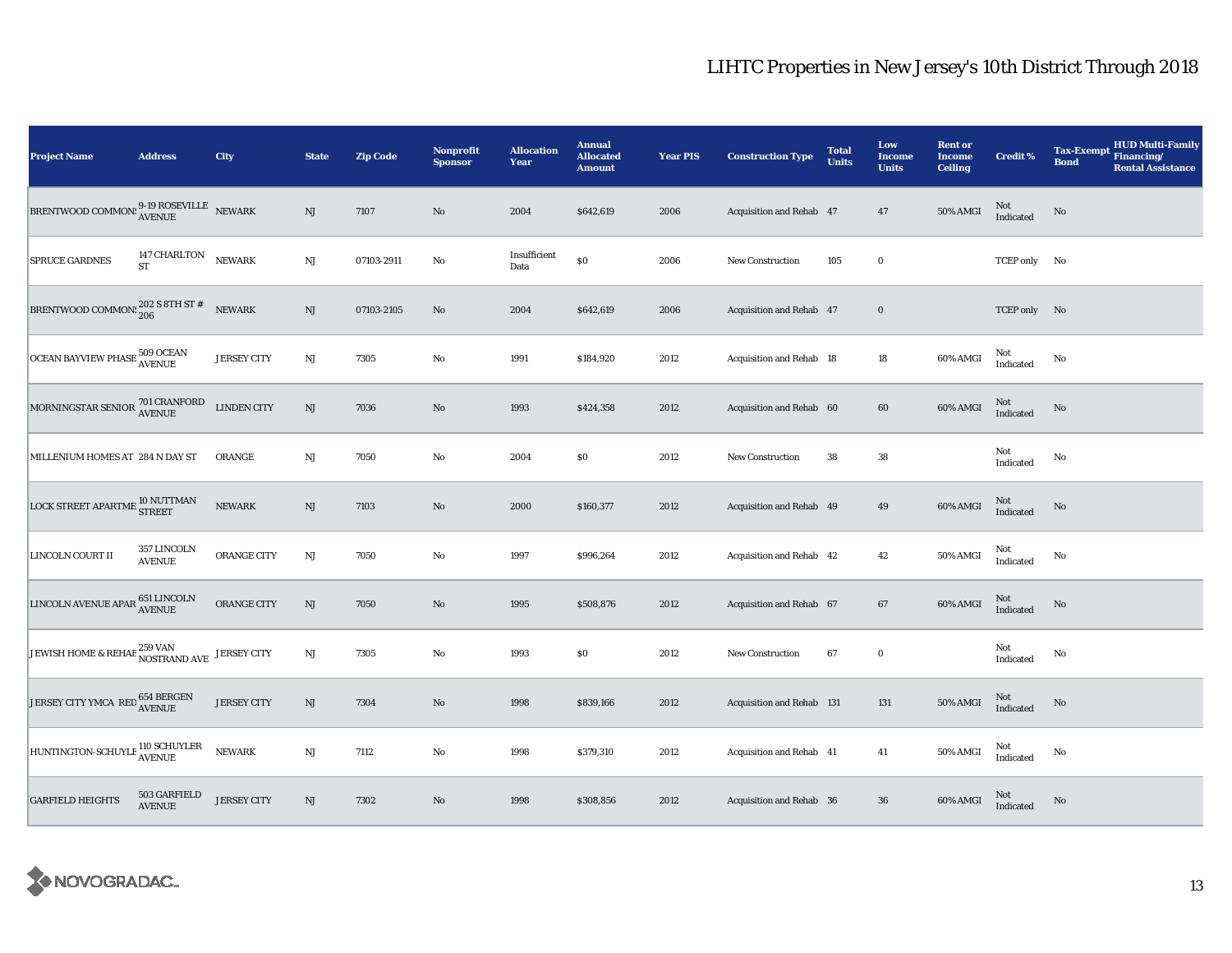| Project Name                                                                                                           | <b>Address</b>                                                  | City               | <b>State</b>           | <b>Zip Code</b> | <b>Nonprofit</b><br><b>Sponsor</b> | <b>Allocation</b><br>Year | <b>Annual</b><br><b>Allocated</b><br><b>Amount</b> | <b>Year PIS</b> | <b>Construction Type</b>                                                          | <b>Total</b><br><b>Units</b> | Low<br><b>Income</b><br><b>Units</b> | <b>Rent or</b><br><b>Income</b><br><b>Ceiling</b> | <b>Credit %</b>  | <b>HUD Multi-Family</b><br><b>Tax-Exempt</b><br>Financing/<br><b>Bond</b><br><b>Rental Assistance</b> |
|------------------------------------------------------------------------------------------------------------------------|-----------------------------------------------------------------|--------------------|------------------------|-----------------|------------------------------------|---------------------------|----------------------------------------------------|-----------------|-----------------------------------------------------------------------------------|------------------------------|--------------------------------------|---------------------------------------------------|------------------|-------------------------------------------------------------------------------------------------------|
| <b>FAIRVIEW HOMES</b>                                                                                                  | 298 18TH<br><b>AVENUE</b>                                       | <b>NEWARK</b>      | $\rm{NJ}$              | 7108            | $\rm No$                           | 2000                      | \$830,115                                          | 2012            | Acquisition and Rehab 136                                                         |                              | 135                                  | 60% AMGI                                          | Not<br>Indicated | Yes                                                                                                   |
| <b>CORINTHIAN HOMES, PI<sup>531 18TH</sup></b>                                                                         |                                                                 | <b>NEWARK</b>      | $\rm{NJ}$              | 7103            | $\rm No$                           | 1997                      | \$557,497                                          | 2012            | <b>New Construction</b>                                                           | 48                           | ${\bf 48}$                           | 60% AMGI                                          | Not<br>Indicated | $\mathbf{No}$                                                                                         |
| BRAMHALL AVENUE AP/ $_{\rm AVENUE}^{462}$ BRAMHALL JERSEY CITY                                                         |                                                                 |                    | $\mathbf{N}\mathbf{J}$ | 7304            | $\rm No$                           | 1998                      | \$633,742                                          | 2012            | Acquisition and Rehab 85                                                          |                              | ${\bf 85}$                           | <b>50% AMGI</b>                                   | Not<br>Indicated | No                                                                                                    |
| <b>BOSTWICK COURT</b>                                                                                                  | <b>30 BOSTWICK</b><br><b>AVENUE</b>                             | <b>JERSEY CITY</b> | NJ                     | 7305            | $\mathbf{N}\mathbf{o}$             | 2001                      | \$866,381                                          | 2012            | <b>New Construction</b>                                                           | 69                           | 68                                   | 50% AMGI                                          | Not<br>Indicated | No                                                                                                    |
| 99 RUTGERS                                                                                                             | 99 RUTGERS<br><b>AVENUE</b>                                     | <b>JERSEY CITY</b> | $_{\rm NJ}$            | 7302            | $\rm No$                           | 1999                      | \$185,054                                          | 2012            | Acquisition and Rehab 13                                                          |                              | 13                                   | 50% AMGI                                          | Not<br>Indicated | No                                                                                                    |
| 144-150 BRUNSWICK ST $\frac{144}{ST}$ BRUNSWICK NEWARK                                                                 |                                                                 |                    | NJ                     | 7114            | $\rm No$                           | 1991                      | \$0                                                | 2012            | Both New Construction 18<br>and $\ensuremath{\mathrm{A}}/\ensuremath{\mathrm{R}}$ |                              | $\bf{0}$                             |                                                   | Not<br>Indicated | No                                                                                                    |
| 144-150 BRUNSWICK STR $^{144}_{ST~\pm~150}$ NEWARK                                                                     |                                                                 |                    | $\rm{NJ}$              | 07114-1833      | No                                 | 2013                      | \$0                                                | 2012            | New Construction                                                                  | 18                           | $\bf{0}$                             |                                                   | TCEP only No     |                                                                                                       |
| 99 RUTGERS #608                                                                                                        | 99 RUTGERS<br>AVE                                               | <b>JERSEY CITY</b> | $\rm{NJ}$              | 07305-2962      | $\mathbf{N}\mathbf{o}$             | 2013                      | \$0                                                | 2012            | New Construction                                                                  | 13                           | $\bf{0}$                             |                                                   | TCEP only No     |                                                                                                       |
| <b>BOSTWICK COURT #650</b>                                                                                             | <b>30 BOSTWICK</b><br>AVE, 50<br>BOSTWICK AVE,<br>97 MYRTLE AVE | JERSEY CITY        | $\mathbf{N}\mathbf{J}$ | 7302            | No                                 | 2013                      | \$0                                                | 2012            | New Construction                                                                  | 69                           | $\bf{0}$                             |                                                   | TCEP only No     |                                                                                                       |
| $\boxed{\textrm{BRAMHALL AVENUE AP}\notimes_{\textrm{AVE}\#478}\nolimits}\nexists\quad \textrm{JERSEY}\,\textrm{CTTY}$ |                                                                 |                    | $\mathbf{N}\mathbf{J}$ | 07304-2744      | $\rm No$                           | 2013                      | \$0                                                | 2012            | <b>New Construction</b>                                                           | 85                           | $\bf{0}$                             |                                                   | TCEP only No     |                                                                                                       |
| <b>CARMEL HOUSE I #442</b>                                                                                             | 162 BIDWELL<br><b>AVE</b>                                       | <b>JERSEY CITY</b> | NJ                     | 07305-3325      | No                                 | 2013                      | \$0                                                | 2012            | New Construction                                                                  | 22                           | $\bf{0}$                             |                                                   | TCEP only No     |                                                                                                       |
| CORINTHIAN HOMES, PI 595 S 11TH ST                                                                                     |                                                                 | <b>NEWARK</b>      | NJ                     | 07103-1821      | $\rm No$                           | 2013                      | \$0                                                | 2012            | New Construction                                                                  | 48                           | $\bf{0}$                             |                                                   | TCEP only No     |                                                                                                       |
| ELM STREET #407                                                                                                        | 8 - 12 ELM<br><b>STREET</b>                                     | <b>ELIZABETH</b>   | NJ                     | 7202            | No                                 | 2013                      | \$0                                                | 2012            | New Construction                                                                  | $\overline{4}$               | $\bf{0}$                             |                                                   | TCEP only No     |                                                                                                       |

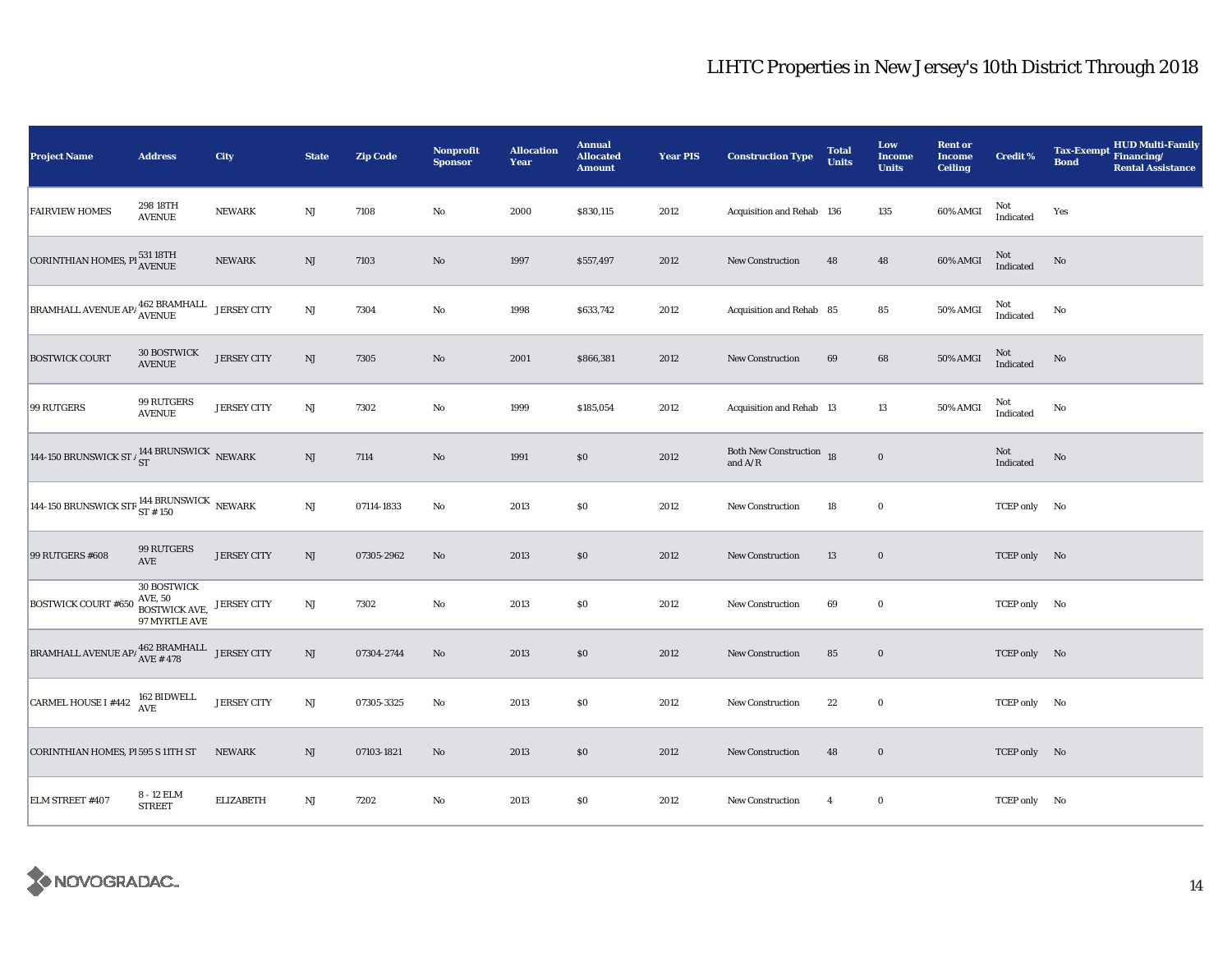| <b>Project Name</b>                                                           | <b>Address</b> | City               | <b>State</b> | <b>Zip Code</b> | <b>Nonprofit</b><br><b>Sponsor</b> | <b>Allocation</b><br>Year | <b>Annual</b><br><b>Allocated</b><br><b>Amount</b> | <b>Year PIS</b> | <b>Construction Type</b> | <b>Total</b><br><b>Units</b> | Low<br><b>Income</b><br><b>Units</b> | <b>Rent or</b><br><b>Income</b><br><b>Ceiling</b> | Credit %              | <b>HUD Multi-Family</b><br><b>Tax-Exempt</b><br>Financing/<br><b>Bond</b><br><b>Rental Assistance</b> |
|-------------------------------------------------------------------------------|----------------|--------------------|--------------|-----------------|------------------------------------|---------------------------|----------------------------------------------------|-----------------|--------------------------|------------------------------|--------------------------------------|---------------------------------------------------|-----------------------|-------------------------------------------------------------------------------------------------------|
|                                                                               |                |                    | NJ           | 7203            | $\mathbf{N}\mathbf{o}$             | 2013                      | \$24,458                                           | 2012            | New Construction         | $\overline{4}$               | $\overline{4}$                       |                                                   | 60% AMGI TCEP only No |                                                                                                       |
| $\boxed{\text{GARFIED HEIGHTS $\#55$}}_{\text{AVENUE}}^{503\ \text{GARFIED}}$ |                | <b>JERSEY CITY</b> | NJ           | 7304            | $\mathbf{No}$                      | 2013                      | \$0                                                | 2012            | <b>New Construction</b>  | 36                           | $\bf{0}$                             |                                                   | TCEP only No          |                                                                                                       |
| <b>GRAFTON AVENUE APTS 273 VALLEY RD MONTCLAIR</b>                            |                |                    | NJ           | 07042-2311      | No                                 | 2013                      | \$0                                                | 2012            | <b>New Construction</b>  | 14                           | $\bf{0}$                             |                                                   | TCEP only No          |                                                                                                       |
| HELP GENESIS CLINTON 634-648<br>CLINTON AVE.                                  |                | NEWARK             | $_{\rm NJ}$  | 7108            | Yes                                | 2012                      | \$1,666,334                                        | 2012            | New Construction         | 56                           | 56                                   |                                                   | 60% AMGI TCEP only No |                                                                                                       |
| HUNTINGTON-SCHUYLE 110 SCHUYLER                                               |                | <b>NEWARK</b>      | NJ           | 07112-1899      | No                                 | 2013                      | \$0                                                | 2012            | <b>New Construction</b>  | 41                           | $\bf{0}$                             |                                                   | TCEP only No          |                                                                                                       |
| JERSEY CITY YMCA RED 654 BERGEN                                               |                | <b>JERSEY CITY</b> | $\rm{NJ}$    | 7304            | No                                 | 2013                      | \$0                                                | 2012            | New Construction         | 131                          | $\bf{0}$                             |                                                   | TCEP only No          |                                                                                                       |
| JEWISH HOME & REHAB $^{259}$ VAN JERSEY CITY                                  |                |                    | $\rm{NJ}$    | 07305-2100      | No                                 | 2013                      | \$0                                                | 2012            | <b>New Construction</b>  | 67                           | $\bf{0}$                             |                                                   | TCEP only No          |                                                                                                       |
| LINCOLN AVENUE APAR $^{651}_{\hbox{AVE}}$                                     |                | ORANGE             | $\rm{NJ}$    | 07050-2047      | No                                 | 2013                      | \$0                                                | 2012            | New Construction         | 67                           | $\bf{0}$                             |                                                   | TCEP only No          |                                                                                                       |
| LINCOLN COURT - PHAS $^{357\, \rm LINCOLN}_{\rm AVE}$                         |                | ORANGE             | $\rm{NJ}$    | 07050-2377      | $\mathbf{No}$                      | 2013                      | \$0                                                | 2012            | New Construction         | 42                           | $\bf{0}$                             |                                                   | TCEP only No          |                                                                                                       |
| LOCK STREET APARTME 10 NUTTMAN ST NEWARK                                      |                |                    | NJ           | 07103-3503      | No                                 | 2013                      | \$0                                                | 2012            | <b>New Construction</b>  | 49                           | $\bf{0}$                             |                                                   | TCEP only No          |                                                                                                       |
| MILLENIUM HOMES #66 284 N DAY ST                                              |                | ORANGE             | NJ           | 07050-2865      | No                                 | 2013                      | \$0                                                | 2012            | <b>New Construction</b>  | 38                           | $\bf{0}$                             |                                                   | TCEP only No          |                                                                                                       |
| MORNINGSTAR SENIOR 701 CRANFORD                                               |                | <b>LINDEN</b>      | NJ           | 07036-1800      | No                                 | 2013                      | \$0                                                | 2012            | <b>New Construction</b>  | 60                           | $\bf{0}$                             |                                                   | TCEP only No          |                                                                                                       |
| NEW COMMUNITY ESTA $_{\rm AVE~ {\#}~ 267}^{290~{\rm S}}$ ORANGE               |                | <b>NEWARK</b>      | NJ           | 07103-2436      | No                                 | 2013                      | \$0                                                | 2012            | New Construction         | 56                           | $\bf{0}$                             |                                                   | TCEP only No          |                                                                                                       |

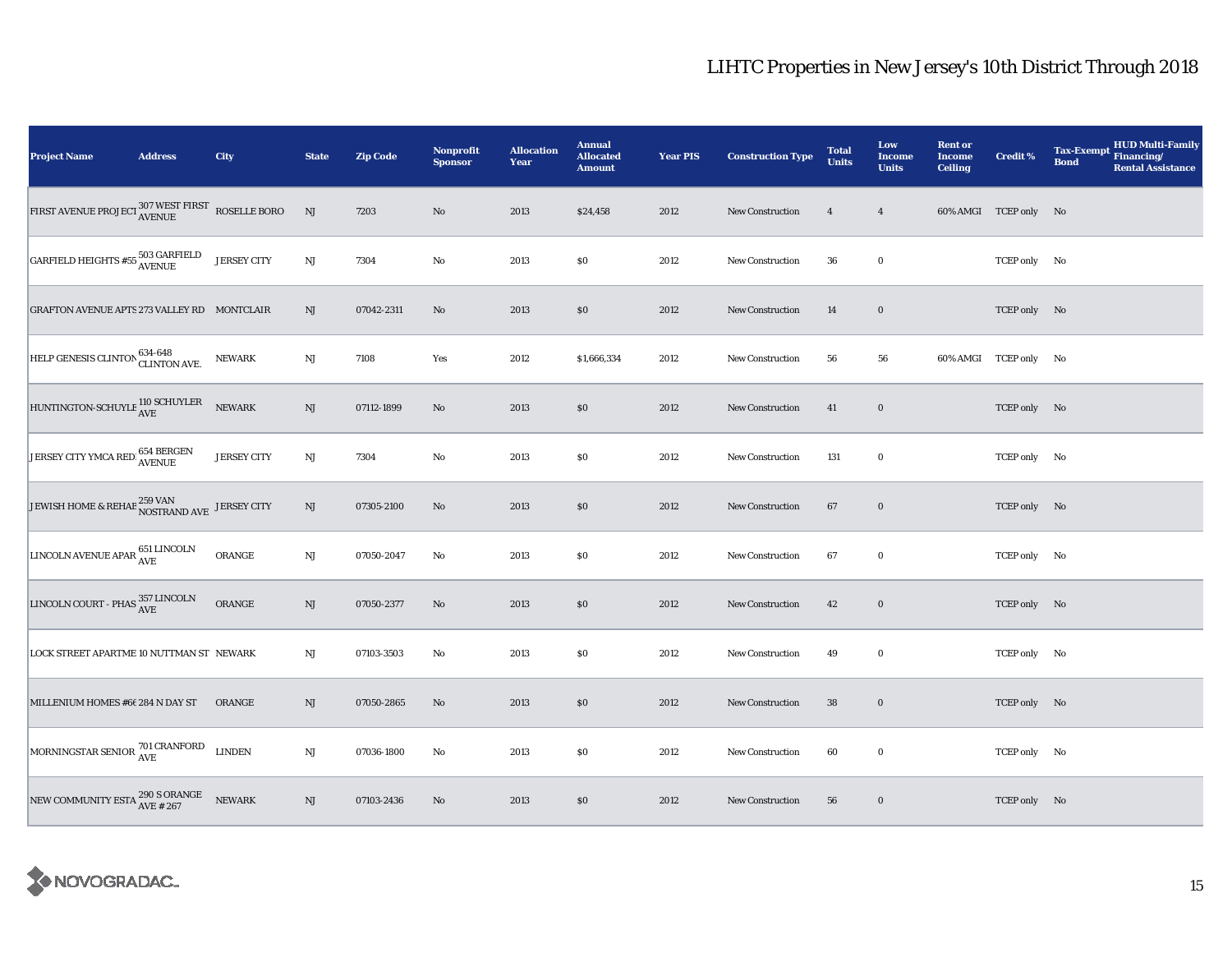| <b>Project Name</b>                                                    | <b>Address</b>             | City               | <b>State</b>           | <b>Zip Code</b> | Nonprofit<br><b>Sponsor</b> | <b>Allocation</b><br>Year | <b>Annual</b><br><b>Allocated</b><br><b>Amount</b> | <b>Year PIS</b> | <b>Construction Type</b> | <b>Total</b><br><b>Units</b> | Low<br><b>Income</b><br><b>Units</b> | <b>Rent or</b><br><b>Income</b><br><b>Ceiling</b> | <b>Credit %</b> | <b>HUD Multi-Family</b><br><b>Tax-Exempt</b><br>Financing/<br><b>Bond</b><br><b>Rental Assistance</b> |
|------------------------------------------------------------------------|----------------------------|--------------------|------------------------|-----------------|-----------------------------|---------------------------|----------------------------------------------------|-----------------|--------------------------|------------------------------|--------------------------------------|---------------------------------------------------|-----------------|-------------------------------------------------------------------------------------------------------|
| NORTH ORATON HOMES 170 N ORATON                                        |                            | EAST ORANGE        | $\rm{NJ}$              | 07017-4431      | $\rm No$                    | 2013                      | \$0                                                | 2012            | New Construction         | 42                           | $\bf{0}$                             |                                                   | TCEP only No    |                                                                                                       |
| OCEAN BAYVIEW PHASE $^{509}_{\Lambda}$ - $^{515A}_{\Lambda}$           |                            | <b>JERSEY CITY</b> | $\rm{NJ}$              | 7305            | No                          | 2013                      | \$0                                                | 2012            | <b>New Construction</b>  | 18                           | $\bf{0}$                             |                                                   | TCEP only No    |                                                                                                       |
| PRINCE HALL - E.T. BOW TURNER BLVD # NEWARK                            | 179 IRVINE<br>205          |                    | $\rm NJ$               | 07108-2605      | No                          | 2013                      | $\$0$                                              | 2012            | <b>New Construction</b>  | 44                           | $\bf{0}$                             |                                                   | TCEP only No    |                                                                                                       |
| <b>PROJECT HOME #528</b>                                               | 657 BERGEN AVE JERSEY CITY |                    | NJ                     | 07304-2649      | No                          | 2013                      | \$0                                                | 2012            | <b>New Construction</b>  | 18                           | $\bf{0}$                             |                                                   | TCEP only No    |                                                                                                       |
| SOUTH STATE STREET, I $^{1217}_{\  \  \, 1221}$ S STATE ST HILLSIDE    |                            |                    | $\mathbf{N}\mathbf{J}$ | 07205-2623      | No                          | 2013                      | \$0                                                | 2012            | <b>New Construction</b>  | $\overline{4}$               | $\bf{0}$                             |                                                   | TCEP only No    |                                                                                                       |
| SPRINGFIELD VILLAGE + SPRINGFIELD                                      | 343-359<br>AVE             | <b>NEWARK</b>      | NJ                     | 07103-2600      | No                          | 2013                      | \$0                                                | 2012            | New Construction         | 26                           | $\bf{0}$                             |                                                   | TCEP only No    |                                                                                                       |
| STEVENS AVE. PROJECT $^{78}_{+80}$ STEVENS AVE JERSEY CITY             |                            |                    | $\rm NJ$               | 07305-3044      | No                          | 2013                      | \$0                                                | 2012            | <b>New Construction</b>  | 16                           | $\bf{0}$                             |                                                   | TCEP only No    |                                                                                                       |
| THE SUMMIT #626                                                        | 599-601 20TH ST IRVINGTON  |                    | NJ                     | 07111-4579      | $\mathbf{N}\mathbf{o}$      | 2013                      | \$0                                                | 2012            | New Construction         | 12                           | $\bf{0}$                             |                                                   | TCEP only No    |                                                                                                       |
| UNITED COMMUNITY VI $\frac{332}{334}$ S 8TH ST #                       |                            | <b>NEWARK</b>      | $_{\rm NJ}$            | 07103-2173      | No                          | 2013                      | \$0                                                | 2012            | <b>New Construction</b>  | 36                           | $\bf{0}$                             |                                                   | TCEP only No    |                                                                                                       |
| WALTER G. ALEXANDER 105 WILSON PL ORANGE                               |                            |                    | NJ                     | 07050-3810      | No                          | 2011                      | \$1,637,701                                        | 2012            | <b>New Construction</b>  | 65                           | $\bf{0}$                             |                                                   | TCEP only No    |                                                                                                       |
| WEEQUAHIC PARK APAF 111 MAPES AVE NEWARK                               |                            |                    | $\rm{NJ}$              | 07112-2017      | No                          | 2013                      | \$0                                                | 2012            | New Construction         | 53                           | $\bf{0}$                             |                                                   | TCEP only No    |                                                                                                       |
| WEEQUAHIC PARK APTS $_{\mbox{AVE}\#485}^{479\text{ ELIZABETH}}$ NEWARK |                            |                    | $_{\rm NJ}$            | 07112-2515      | No                          | 2013                      | \$0                                                | 2012            | <b>New Construction</b>  | 49                           | $\bf{0}$                             |                                                   | TCEP only No    |                                                                                                       |
| WEEQUAHIC PARK APTS <sup>1</sup> GRUMMAN                               |                            | <b>NEWARK</b>      | NJ                     | 07112-2346      | No                          | 2013                      | \$0                                                | 2012            | <b>New Construction</b>  | 80                           | $\bf{0}$                             |                                                   | TCEP only No    |                                                                                                       |

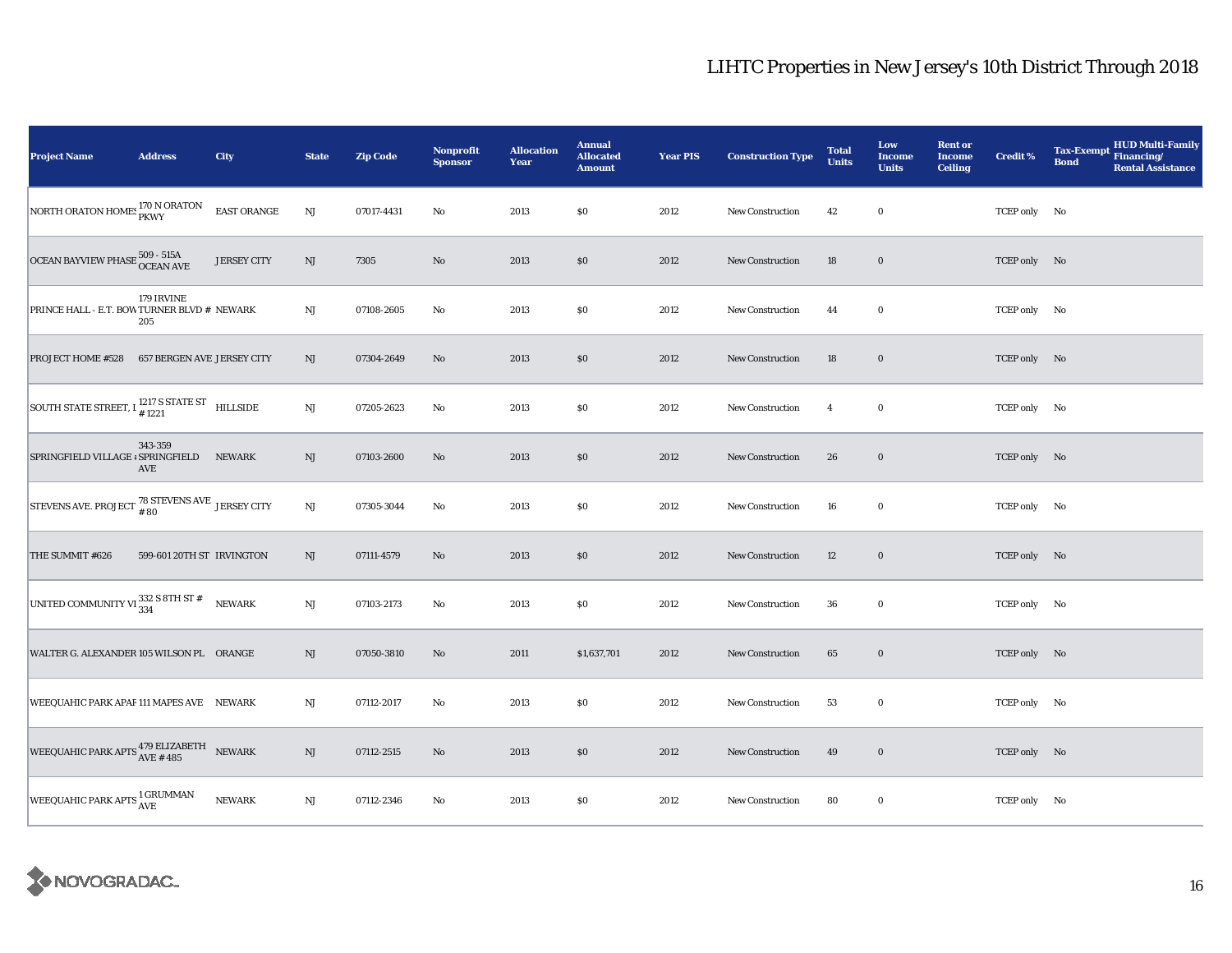| <b>Project Name</b>                                                                   | <b>Address</b>                                                          | City               | <b>State</b> | <b>Zip Code</b> | <b>Nonprofit</b><br><b>Sponsor</b> | <b>Allocation</b><br>Year | <b>Annual</b><br><b>Allocated</b><br><b>Amount</b> | <b>Year PIS</b> | <b>Construction Type</b>  | <b>Total</b><br><b>Units</b> | Low<br><b>Income</b><br><b>Units</b> | <b>Rent or</b><br><b>Income</b><br><b>Ceiling</b> | Credit %              | HUD Multi-Family<br><b>Tax-Exempt</b><br>Financing/<br><b>Bond</b><br><b>Rental Assistance</b> |
|---------------------------------------------------------------------------------------|-------------------------------------------------------------------------|--------------------|--------------|-----------------|------------------------------------|---------------------------|----------------------------------------------------|-----------------|---------------------------|------------------------------|--------------------------------------|---------------------------------------------------|-----------------------|------------------------------------------------------------------------------------------------|
| WEEQUAHIC PARK APTS $^{\bf 489\; ELIZABETH}_{\rm AVE\;\# \;505}$ NEWARK               |                                                                         |                    | NJ           | 07112-2515      | $\mathbf{No}$                      | 2013                      | \$0                                                | 2012            | New Construction          | 71                           | $\bf{0}$                             |                                                   | TCEP only No          |                                                                                                |
| WYNONA LIPMAN ARMS 830 CLINTON                                                        |                                                                         | <b>NEWARK</b>      | NJ           | 07108-1046      | $\rm No$                           | 2013                      | \$0                                                | 2012            | <b>New Construction</b>   | 58                           | $\bf{0}$                             |                                                   | TCEP only No          |                                                                                                |
| <b>BAXTER PARK SOUTH</b>                                                              | 39-47 SUSSEX<br>AVENUE                                                  | <b>NEWARK</b>      | NJ           | 7103            |                                    | Insufficient<br>Data      | \$1,193,561                                        | 2012            | <b>New Construction</b>   | 90                           | 89                                   | 60% AMGI                                          | Not<br>Indicated      |                                                                                                |
| WALTER G ALEXANDER, 105 WILSON                                                        |                                                                         | ORANGE             | NJ           | 7050            |                                    | Insufficient<br>Data      | \$1,134,622                                        | 2012            | Not Indicated             | 48                           | 48                                   |                                                   | Not<br>Indicated      |                                                                                                |
| WALTER G. ALEXANDER 105 WILSON                                                        |                                                                         | ORANGE             | NJ           | 7050            |                                    | Insufficient<br>Data      | \$1,637,702                                        | 2012            | <b>New Construction</b>   | 65                           | 65                                   | 60% AMGI                                          | Not<br>Indicated      |                                                                                                |
| WASHINGTON DODD AP $_{\rm ST.}^{\rm 587~CARROLL}$                                     |                                                                         | ORANGE             | NJ           | 7050            | $\rm No$                           | Insufficient<br>Data      | \$716,703                                          | 2012            | Acquisition and Rehab 299 |                              | 195                                  |                                                   | 60% AMGI TCEP only No |                                                                                                |
| <b>BAYONNE TRANSIT</b>                                                                | 732 AVENUE E                                                            | <b>BAYONNE</b>     | $\rm{NJ}$    | 7702            | No                                 | Insufficient<br>Data      | \$480,165                                          | 2013            | New Construction          | 46                           | 39                                   |                                                   | 60% AMGI TCEP only No |                                                                                                |
| <b>HAMPSHIRE HOUSE</b>                                                                | 129 NORTH<br><b>ARLINGTON</b><br><b>AVENUE</b>                          | <b>EAST ORANGE</b> | NJ           | 7018            | $\rm No$                           | Insufficient<br>Data      | \$302,846                                          | 2013            | Acquisition and Rehab 115 |                              | 113                                  |                                                   | 60% AMGI TCEP only No |                                                                                                |
| ${\large\bf SPRING FIELD\, VILLAGE:} \begin{matrix} 313\,15TH \\ AVENUE \end{matrix}$ |                                                                         | <b>NEWARK</b>      | NJ           | 7103            | $\mathbf{N}\mathbf{o}$             | 2012                      | \$1,090,395                                        | 2013            | New Construction          | 70                           | $\bf{0}$                             |                                                   | TCEP only No          |                                                                                                |
| THE PLAZA AT SPRINGFI                                                                 | 302-324<br>BPRINGFIELD<br>AVENUE; 267-271 NEWARK<br><b>BRUCE STREET</b> |                    | NJ           | 7103            | $\rm No$                           | 2012                      | \$948,692                                          | 2013            | <b>New Construction</b>   | 50                           | 49                                   |                                                   | 60% AMGI TCEP only No |                                                                                                |
| TWO OSBORNE REHABII $^{570\,}_{\rm{AVE}\, \# \, 580}$                                 |                                                                         | <b>NEWARK</b>      | NJ           | 07108-1730      | $\mathbf{N}\mathbf{o}$             | Insufficient<br>Data      | $\$0$                                              | 2013            | Acquisition and Rehab 51  |                              | $\mathbf 0$                          |                                                   | TCEP only No          |                                                                                                |
| <b>SALEM LAFAYETTE</b>                                                                | 94 UNION<br><b>STREET</b>                                               | <b>JERSEY CITY</b> | NJ           | 7304            | No                                 | 2013                      | \$3,442,855                                        | 2013            | Acquisition and Rehab 411 |                              | 405                                  |                                                   | 60% AMGI TCEP only No |                                                                                                |
| SPRINGFIELD VILLAGES AVE, 253-259                                                     | 313-329 15TH<br><b>BRUCE ST</b>                                         | NEWARK             | NJ           | 7103            |                                    | Insufficient<br>Data      | \$1,090,395                                        | 2013            | New Construction          | 69                           | 69                                   | 60% AMGI                                          | Not<br>Indicated      |                                                                                                |

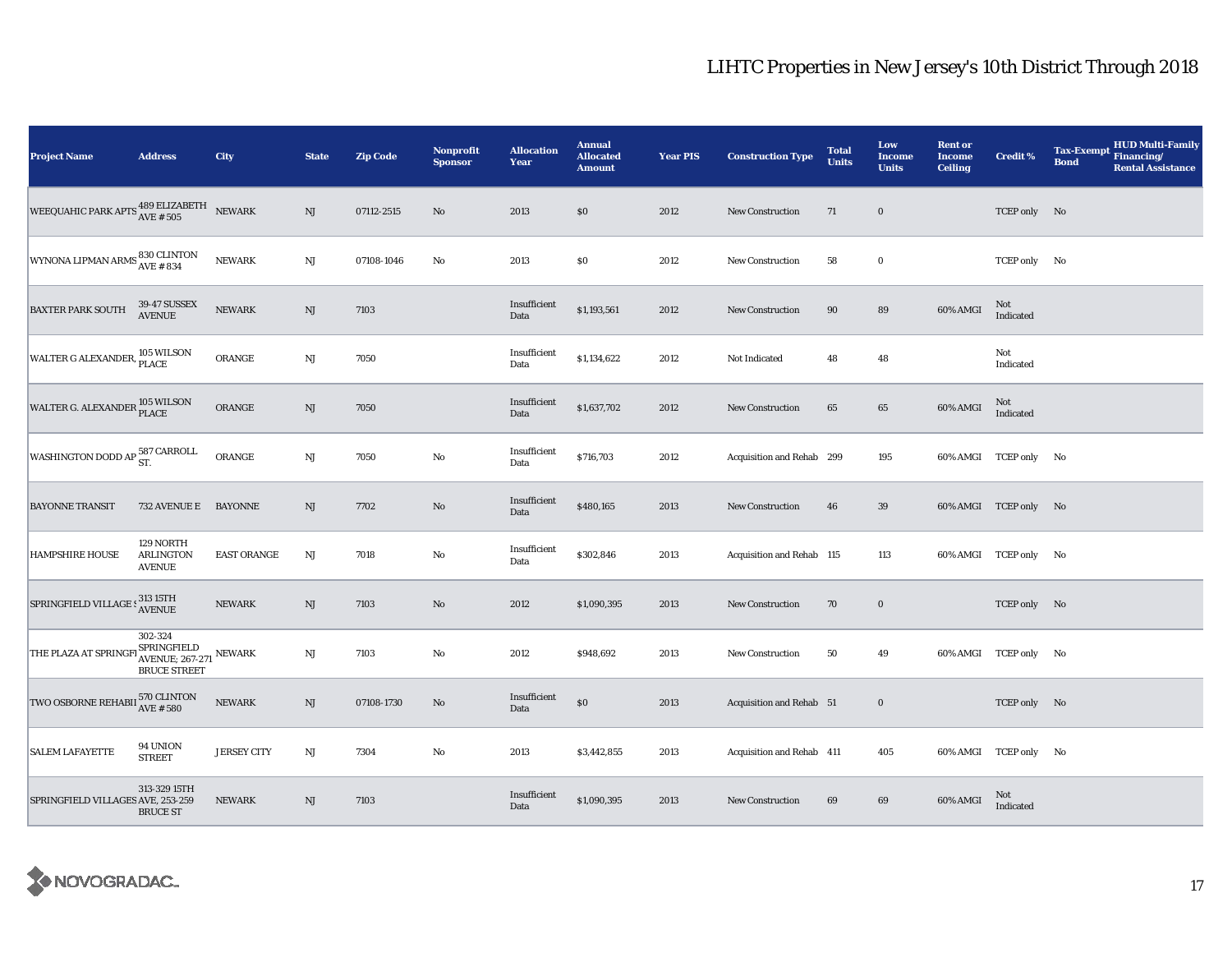| <b>Project Name</b>                                              | <b>Address</b>                               | <b>City</b>        | <b>State</b> | <b>Zip Code</b> | <b>Nonprofit</b><br><b>Sponsor</b> | <b>Allocation</b><br>Year | <b>Annual</b><br><b>Allocated</b><br><b>Amount</b> | <b>Year PIS</b> | <b>Construction Type</b>  | <b>Total</b><br><b>Units</b> | Low<br><b>Income</b><br><b>Units</b> | <b>Rent or</b><br><b>Income</b><br><b>Ceiling</b> | <b>Credit %</b>       | <b>HUD Multi-Family</b><br><b>Tax-Exempt</b><br>Financing/<br><b>Bond</b><br><b>Rental Assistance</b> |
|------------------------------------------------------------------|----------------------------------------------|--------------------|--------------|-----------------|------------------------------------|---------------------------|----------------------------------------------------|-----------------|---------------------------|------------------------------|--------------------------------------|---------------------------------------------------|-----------------------|-------------------------------------------------------------------------------------------------------|
| TWO OSBORNE TERRACI CLINTON                                      | 570-580<br><b>AVENUE</b>                     | <b>NEWARK</b>      | $\rm{NJ}$    | 7108            |                                    | Insufficient<br>Data      | \$274,323                                          | 2013            | Acquisition and Rehab 51  |                              | 51                                   | 60% AMGI                                          | Not<br>Indicated      |                                                                                                       |
| 50-55 SOUTH ESSEX AVE 63 S ESSEX AVE ORANGE                      |                                              |                    | NJ           | 7050            | $\mathbf{N}\mathbf{o}$             | 2013                      | \$1,285,749                                        | 2014            | <b>New Construction</b>   | 71                           | $\mathbf 0$                          |                                                   | Not<br>Indicated      | No                                                                                                    |
| <b>MCIVER HOMES</b>                                              | 111 SOUTH<br><b>MUNN AVENUE</b>              | <b>EAST ORANGE</b> | NJ           | 7018            | $\rm No$                           | Insufficient<br>Data      | \$227,210                                          | 2014            | Acquisition and Rehab 87  |                              | 86                                   | 60% AMGI                                          | Not<br>Indicated      | No                                                                                                    |
| 50-55 SOUTH ESSEX AVE 50 -55 SOUTH                               |                                              | ORANGE             | NJ           | 07050-2647      | No                                 | 2013                      | \$1,285,749                                        | 2014            | New Construction          | 71                           | $\bf{0}$                             |                                                   | TCEP only No          |                                                                                                       |
| 50-55 S ESSEX AVENUE                                             | <b>50-55 S ESSEX</b><br><b>AVENUE</b>        | ORANGE CITY        | NJ           | 7050            |                                    | Insufficient<br>Data      | \$1,285,750                                        | 2014            | New Construction          | 71                           | 63                                   | 60% AMGI                                          | Not<br>Indicated      |                                                                                                       |
| 999 BROAD PHASE II                                               | <b>46-60 NEVADA</b><br><b>STREET</b>         | <b>NEWARK</b>      | NJ           | 7102            | No                                 | 2014                      | \$1,306,806                                        | 2015            | New Construction          | 75                           | 75                                   |                                                   | 60% AMGI TCEP only No |                                                                                                       |
| <b>CARTHAGE DODDTOWN 7 LONG ST</b>                               |                                              | <b>EAST ORANGE</b> | NJ           | 07017-1207      | No                                 | Insufficient<br>Data      | \$411,793                                          | 2015            | Acquisition and Rehab 60  |                              | $\bf{0}$                             |                                                   | TCEP only No          |                                                                                                       |
| FAIRVIEW HOMES APAR 298 18TH AVE                                 |                                              | <b>NEWARK</b>      | NJ           | 07108-2154      | $\mathbf{N}\mathbf{o}$             | Insufficient<br>Data      | \$820,259                                          | 2015            | Acquisition and Rehab 136 |                              | $\mathbf 0$                          |                                                   | TCEP only No          |                                                                                                       |
| OCEAN GREEN SENIOR $\frac{742 - 748}{\text{AVENUE}}$ JERSEY CITY |                                              |                    | $\rm{NJ}$    | 7377            | No                                 | Insufficient<br>Data      | \$0                                                | 2015            | Not Indicated             | 43                           | $\bf{0}$                             |                                                   | TCEP only No          |                                                                                                       |
| SPRUCE STREET SENIOR 140 SPRUCE ST NEWARK                        |                                              |                    | NJ           | 07108-2905      | $\mathbf{N}\mathbf{o}$             | 2014                      | \$878,566                                          | 2015            | New Construction          | 56                           | $\mathbf 0$                          |                                                   | TCEP only No          |                                                                                                       |
| <b>BRUNSWICK ESTATES</b>                                         | 1A<br>MONTGOMERY JERSEY CITY<br><b>COURT</b> |                    | NJ           | 7302            |                                    | Insufficient<br>Data      | \$1,275,713                                        | 2015            | Acquisition and Rehab 131 |                              | 129                                  | 60% AMGI                                          | Not<br>Indicated      |                                                                                                       |
| CHESTNUT PARK APART 25 S MUNN AVE EAST ORANGE                    |                                              |                    | NJ           | 7018            |                                    | Insufficient<br>Data      | \$289,793                                          | 2015            | Acquisition and Rehab 60  |                              | 60                                   | 60% AMGI                                          | Not<br>Indicated      |                                                                                                       |
| DODDTOWN PLAZA APT: 9-61 LONG                                    |                                              | <b>EAST ORANGE</b> | NJ           | 7017            |                                    | Insufficient<br>Data      | \$396,562                                          | 2015            | Acquisition and Rehab 61  |                              | 61                                   | 60% AMGI                                          | Not<br>Indicated      |                                                                                                       |

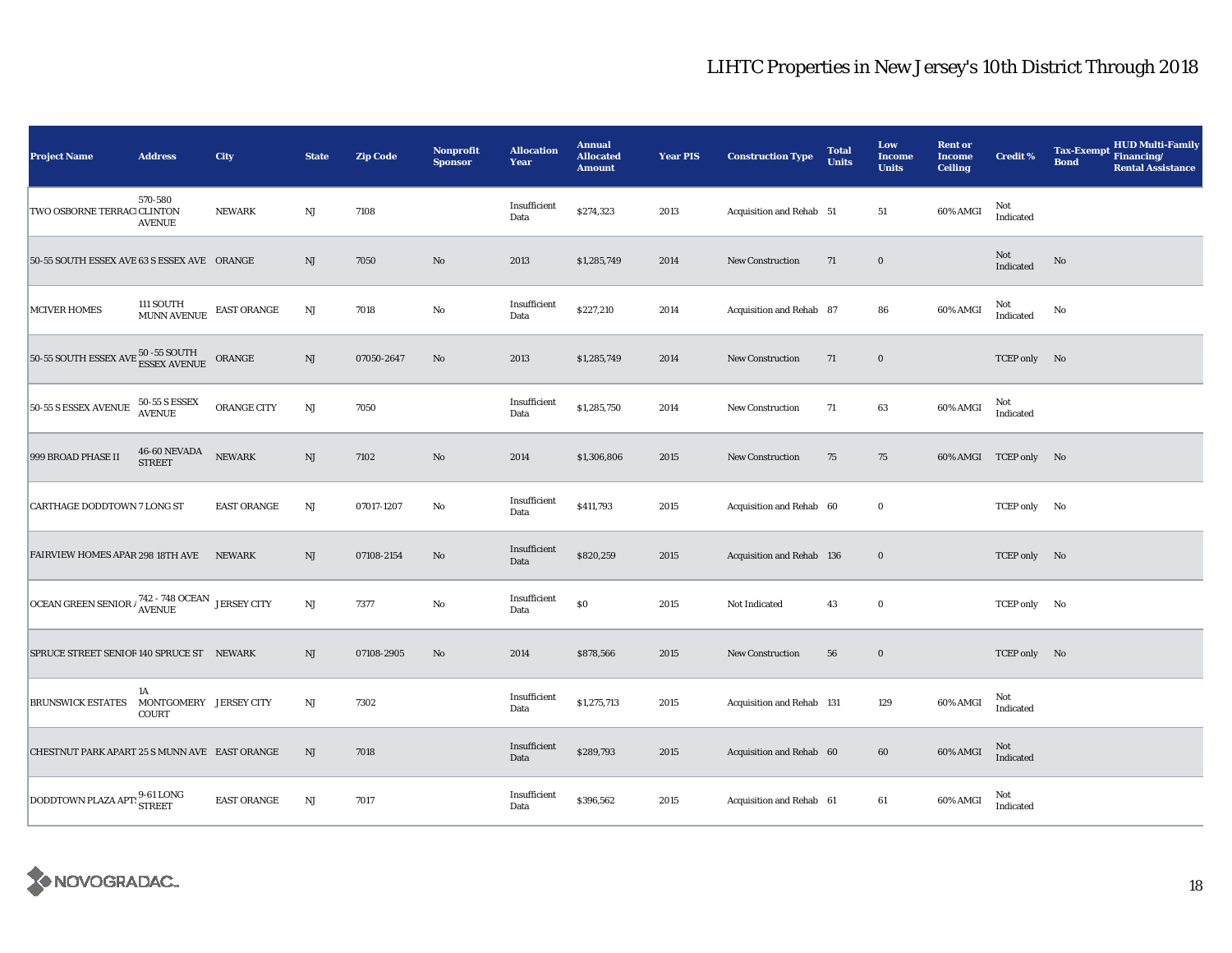| <b>Project Name</b>                                                                                                                                                                                                                                                 | <b>Address</b>                                                           | City               | <b>State</b>           | <b>Zip Code</b> | <b>Nonprofit</b><br><b>Sponsor</b> | <b>Allocation</b><br>Year | <b>Annual</b><br><b>Allocated</b><br><b>Amount</b> | <b>Year PIS</b> | <b>Construction Type</b>  | <b>Total</b><br><b>Units</b> | Low<br>Income<br><b>Units</b> | <b>Rent or</b><br><b>Income</b><br><b>Ceiling</b> | Credit %              | <b>Tax-Exempt</b><br><b>Bond</b> | <b>HUD Multi-Family</b><br>Financing/<br><b>Rental Assistance</b> |
|---------------------------------------------------------------------------------------------------------------------------------------------------------------------------------------------------------------------------------------------------------------------|--------------------------------------------------------------------------|--------------------|------------------------|-----------------|------------------------------------|---------------------------|----------------------------------------------------|-----------------|---------------------------|------------------------------|-------------------------------|---------------------------------------------------|-----------------------|----------------------------------|-------------------------------------------------------------------|
| HAMPTON VALLEY APAF ELIZABETH                                                                                                                                                                                                                                       | 106-136<br><b>AVENUE</b>                                                 | <b>NEWARK</b>      | NJ                     | 7108            |                                    | Insufficient<br>Data      | \$571,477                                          | 2015            | Acquisition and Rehab 89  |                              | 89                            | 60% AMGI                                          | Not<br>Indicated      |                                  |                                                                   |
| HERITAGE VILLAGE AT 1 390 FRANKLIN                                                                                                                                                                                                                                  |                                                                          | <b>BLOOMFIELD</b>  | NJ                     | 7003            |                                    | Insufficient<br>Data      | \$1,340,000                                        | 2015            | <b>New Construction</b>   | 81                           | ${\bf 81}$                    | 60% AMGI                                          | Not<br>Indicated      |                                  |                                                                   |
| OCEAN GREEN SR. APTS 748 OCEAN AVE. JERSEY CITY                                                                                                                                                                                                                     |                                                                          |                    | NJ                     | 7304            |                                    | Insufficient<br>Data      | \$865,539                                          | 2015            | <b>New Construction</b>   | 43                           | 43                            | 60% AMGI                                          | Not<br>Indicated      |                                  |                                                                   |
| PROSPECT PARK                                                                                                                                                                                                                                                       | <b>545 PARK</b><br><b>AVENUE</b>                                         | <b>EAST ORANGE</b> | NJ                     | 7017            |                                    | Insufficient<br>Data      | \$892,947                                          | 2015            | Acquisition and Rehab 130 |                              | 130                           | 60% AMGI                                          | Not<br>Indicated      |                                  |                                                                   |
| $\begin{tabular}{ll} \bf SPRUCE\ ST.\ SR.\ RESIDEN \end{tabular} \begin{tabular}{ll} \bf SPRUCE \end{tabular} \begin{tabular}{ll} \bf SPRUCE \end{tabular} \begin{tabular}{ll} \bf SPRUCE \end{tabular} \end{tabular} \begin{tabular}{ll} \bf SPRUCE \end{tabular}$ |                                                                          |                    | NJ                     | 7103            |                                    | Insufficient<br>Data      | \$878,567                                          | 2015            | New Construction          | 57                           | 57                            | 60% AMGI                                          | Not<br>Indicated      |                                  |                                                                   |
| GALENTO PLAZA TRANS 32 LINCOLN AVE ORANGE                                                                                                                                                                                                                           |                                                                          |                    | $_{\rm NJ}$            | 7050            | $\mathbf {No}$                     | Insufficient<br>Data      | \$1,442,890                                        | 2016            | <b>New Construction</b>   | 113                          | 61                            |                                                   | 60% AMGI TCEP only No |                                  |                                                                   |
| 999 BROAD PHASE I                                                                                                                                                                                                                                                   | 999-1005<br><b>BROAD STREET</b>                                          | NEWARK             | NJ                     | 7102            |                                    | Insufficient<br>Data      | \$385,143                                          | 2016            | <b>New Construction</b>   | 87                           | 47                            | 60% AMGI                                          | $\rm Not$ Indicated   |                                  |                                                                   |
| A. HARRY MOORE IV                                                                                                                                                                                                                                                   | 320 DUNCAN<br><b>AVENUE</b>                                              | <b>JERSEY CITY</b> | $_{\rm NJ}$            | 7306            |                                    | Insufficient<br>Data      | \$1,522,228                                        | 2016            | <b>New Construction</b>   | 70                           | 58                            | 60% AMGI                                          | Not<br>Indicated      |                                  |                                                                   |
| <b>GLENNVIEW TOWNHOU AVENUE, 511</b>                                                                                                                                                                                                                                | $403 - 411$<br><b>PACIFIC</b><br><b>GRAND STREET,</b><br>900             | <b>JERSEY CITY</b> | NJ                     | 7304            |                                    | Insufficient<br>Data      | \$936,139                                          | 2016            | New Construction          | 64                           | 51                            | 60% AMGI                                          | Not<br>Indicated      |                                  |                                                                   |
| <b>LEXINGTON MANOR</b>                                                                                                                                                                                                                                              | 11,15,16,20,21<br>AND <sub>22</sub><br><b>LEXINGTON</b><br><b>AVENUE</b> | <b>JERSEY CITY</b> | NJ                     | 7304            |                                    | Insufficient<br>Data      | \$767,453                                          | 2016            | Not Indicated             | 152                          | 144                           | 60% AMGI                                          | Not<br>Indicated      |                                  |                                                                   |
| <b>NCC MANOR</b>                                                                                                                                                                                                                                                    | 545 ORANGE<br><b>STREET</b>                                              | <b>NEWARK</b>      | NJ                     | 7107            |                                    | Insufficient<br>Data      | \$1,950,181                                        | 2016            | Acquisition and Rehab 327 |                              | 324                           | 60% AMGI                                          | Not<br>Indicated      |                                  |                                                                   |
| <b>OAKWOOD TOWERS</b>                                                                                                                                                                                                                                               | 400 OAKWOOD<br><b>AVENUE</b>                                             | ORANGE             | $\mathbf{N}\mathbf{J}$ | 7050            |                                    | Insufficient<br>Data      | \$958,044                                          | 2016            | Acquisition and Rehab 237 |                              | 236                           | 60% AMGI                                          | Not<br>Indicated      |                                  |                                                                   |
| <b>THE PAVILLION</b>                                                                                                                                                                                                                                                | 220 PROSPECT<br><b>STREET</b>                                            | EAST ORANGE        | $\mathbf{N}\mathbf{J}$ | 7017            |                                    | Insufficient<br>Data      | \$949,223                                          | 2016            | Acquisition and Rehab 298 |                              | 298                           | 60% AMGI                                          | Not<br>Indicated      |                                  |                                                                   |

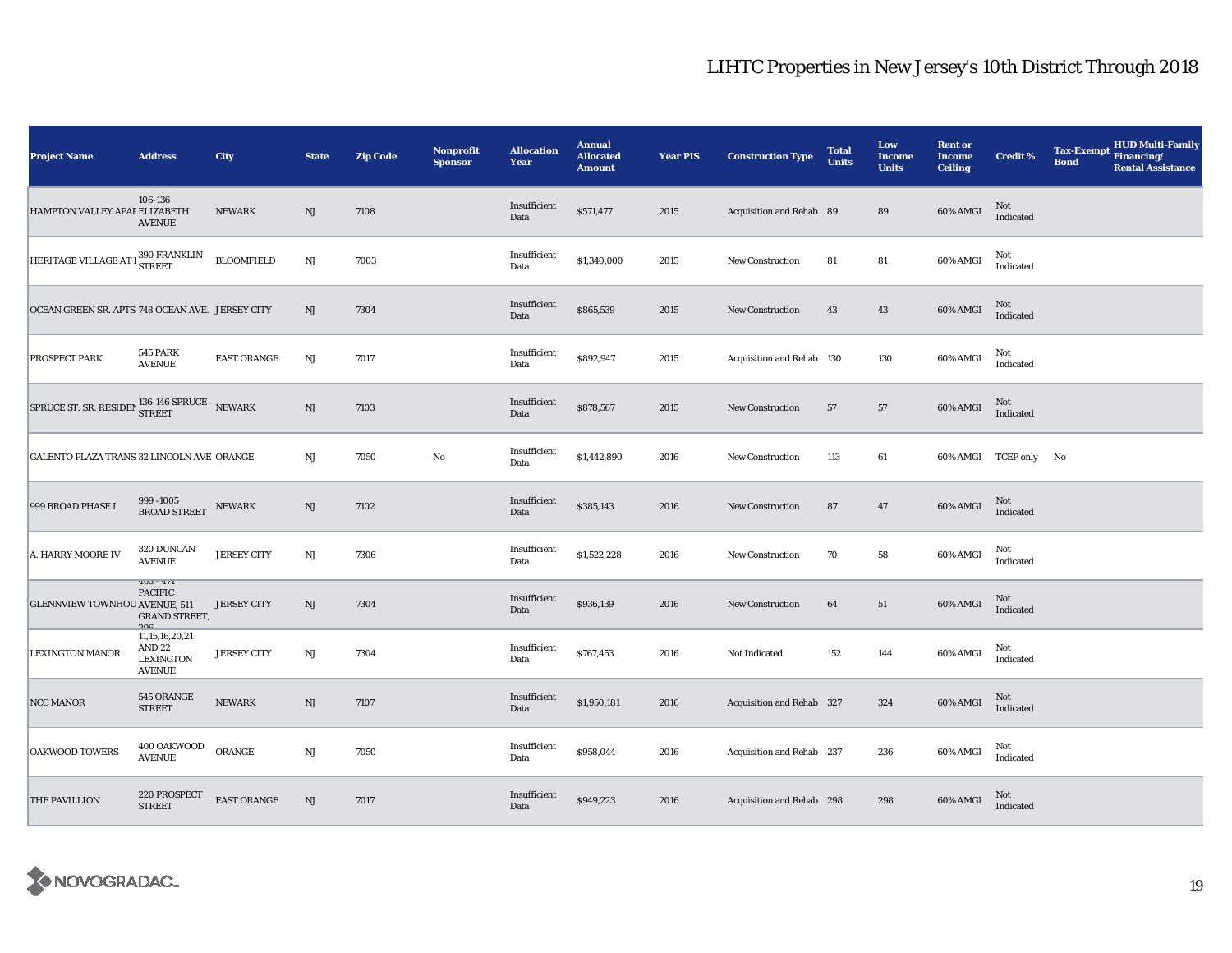| <b>Project Name</b>                                                                                                                                                                                            | <b>Address</b>                                                 | City               | <b>State</b> | <b>Zip Code</b> | Nonprofit<br><b>Sponsor</b> | <b>Allocation</b><br>Year | <b>Annual</b><br><b>Allocated</b><br><b>Amount</b> | <b>Year PIS</b> | <b>Construction Type</b>  | <b>Total</b><br><b>Units</b> | Low<br><b>Income</b><br><b>Units</b> | <b>Rent or</b><br><b>Income</b><br><b>Ceiling</b> | <b>Credit %</b>  | <b>HUD Multi-Family</b><br><b>Tax-Exempt</b><br>Financing/<br><b>Bond</b><br><b>Rental Assistance</b> |
|----------------------------------------------------------------------------------------------------------------------------------------------------------------------------------------------------------------|----------------------------------------------------------------|--------------------|--------------|-----------------|-----------------------------|---------------------------|----------------------------------------------------|-----------------|---------------------------|------------------------------|--------------------------------------|---------------------------------------------------|------------------|-------------------------------------------------------------------------------------------------------|
| WALTER G. ALEXANDER 80-88 PARROW                                                                                                                                                                               |                                                                | ORANGE             | $\rm{NJ}$    | 7050            |                             | Insufficient<br>Data      | \$776,952                                          | 2016            | New Construction          | 41                           | 41                                   | 60% AMGI                                          | Not<br>Indicated |                                                                                                       |
| CATHERINE TODD SENI MONTGOMERY JERSEY CITY                                                                                                                                                                     | 561<br><b>STREET</b>                                           |                    | NJ           | 7302            |                             | 2013                      | \$1,204,456                                        | 2016            | Acquisition and Rehab 67  |                              | 67                                   | 60% AMGI                                          | Not<br>Indicated |                                                                                                       |
| 609 BROAD STREET                                                                                                                                                                                               | $609\mbox{-}633\,\ensuremath{\mathrm{BROAD}}$<br><b>STREET</b> | <b>NEWARK</b>      | NJ           | 7102            |                             | Insufficient<br>Data      | \$1,389,690                                        | 2017            | Acquisition and Rehab 160 |                              | 64                                   | 60% AMGI                                          | Not<br>Indicated |                                                                                                       |
| HARVARD PRINTING MI                                                                                                                                                                                            | 550 CENTRAL<br>AVENUE                                          | ORANGE             | NJ           | 7050            |                             | Insufficient<br>Data      | \$1,541,088                                        | 2017            | <b>New Construction</b>   | 128                          | 70                                   | 60% AMGI                                          | Not<br>Indicated |                                                                                                       |
| <b>OCEAN TOWERS</b>                                                                                                                                                                                            | 425 OCEAN<br><b>AVENUE</b>                                     | <b>JERSEY CITY</b> | NJ           | 7305            |                             | Insufficient<br>Data      | \$456,621                                          | 2017            | Acquisition and Rehab 99  |                              | 99                                   | 60% AMGI                                          | Not<br>Indicated |                                                                                                       |
| <b>SYMPHONY HALL</b>                                                                                                                                                                                           | $395\text{-}399,\,401\text{-}407\,$ NEWARK HALSEY STREET       |                    | NJ           | 7102            |                             | Insufficient<br>Data      | \$1,054,000                                        | 2017            | New Construction          | 60                           | 60                                   | 60% AMGI                                          | Not<br>Indicated |                                                                                                       |
| HILLTOP APARTMENTS CHANCELLOR                                                                                                                                                                                  | 832<br><b>AVENUE</b>                                           | IRVINGTON          | NJ           | 7111            |                             | Insufficient<br>Data      | \$1,750,000                                        | 2018            | New Construction          | 113                          | 88                                   | 60% AMGI                                          | Not<br>Indicated |                                                                                                       |
| RAHWAY RESIDENCES F $^{219}_{\Lambda \text{VENUE}}$                                                                                                                                                            |                                                                | <b>RAHWAY</b>      | $\rm{NJ}$    | 7065            |                             | Insufficient<br>Data      | \$903,314                                          | 2018            | New Construction          | 58                           | 58                                   | 60% AMGI                                          | Not<br>Indicated |                                                                                                       |
|                                                                                                                                                                                                                |                                                                |                    |              |                 |                             |                           |                                                    |                 |                           |                              |                                      |                                                   |                  |                                                                                                       |
| 255 Projects Reported                                                                                                                                                                                          |                                                                |                    |              |                 |                             |                           | \$140,839,699                                      |                 |                           | 19,898                       | 13,044                               |                                                   |                  |                                                                                                       |
| Location: New Jersey's 10th District (Congressional District, 116th)                                                                                                                                           |                                                                |                    |              |                 |                             |                           |                                                    |                 |                           |                              |                                      |                                                   |                  |                                                                                                       |
| Point Source: LIHTC                                                                                                                                                                                            |                                                                |                    |              |                 |                             |                           |                                                    |                 |                           |                              |                                      |                                                   |                  |                                                                                                       |
| Note that the values and totals are provided as a reference and the validity of the data cannot be guaranteed. All data should be verified with the HUD website before using it in the decisionmaking process. |                                                                |                    |              |                 |                             |                           |                                                    |                 |                           |                              |                                      |                                                   |                  |                                                                                                       |